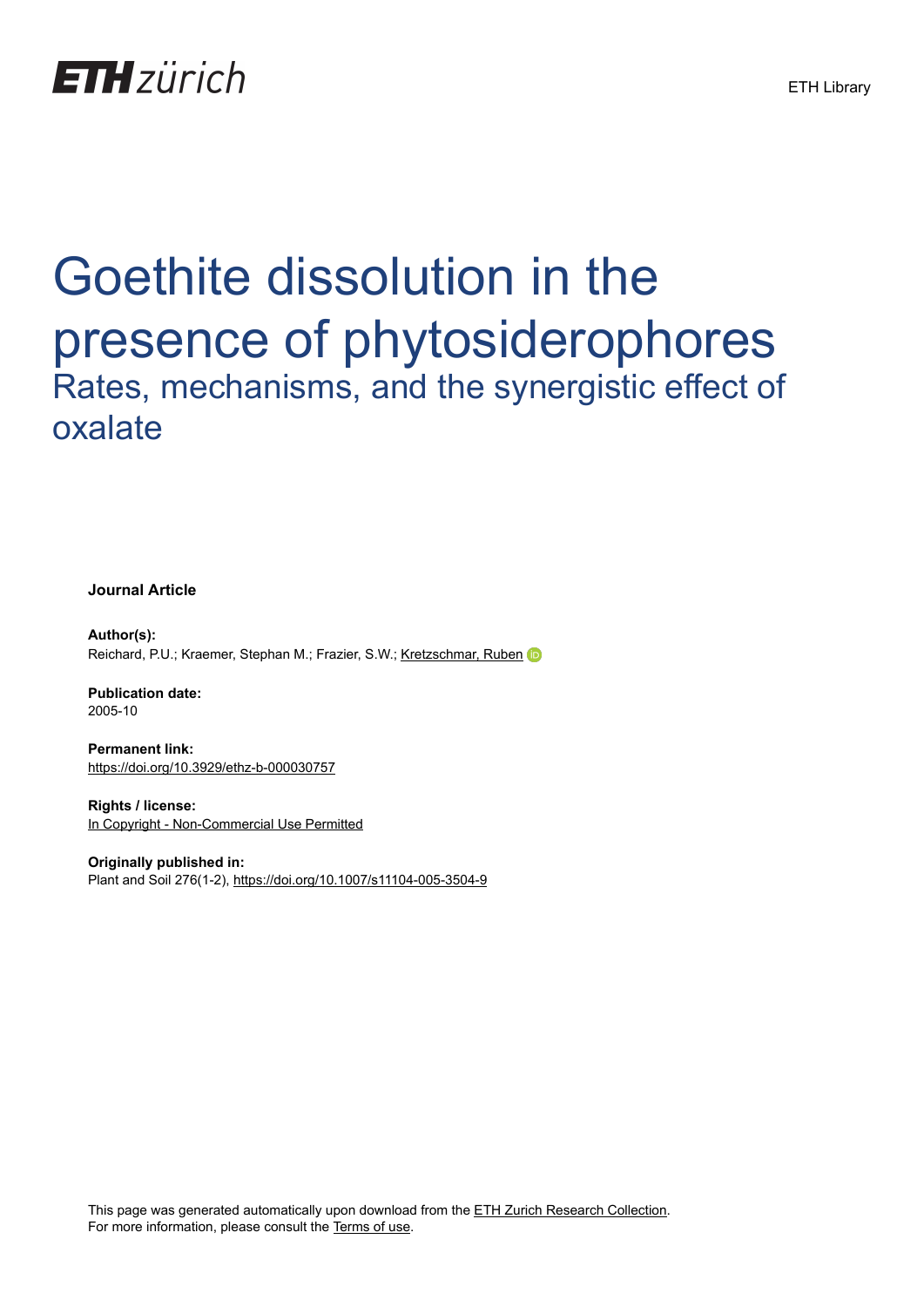# Goethite dissolution in the presence of phytosiderophores: rates, mechanisms, and the synergistic effect of oxalate

P.U. Reichard<sup>1</sup>, S.M. Kraemer<sup>1,2</sup>, S.W. Frazier<sup>1</sup> & R. Kretzschmar<sup>1</sup>

<sup>1</sup>Department of Environmental Sciences, ETH Zürich, Grabenstrasse 3, 8952 Schlieren, Switzerland. <sup>2</sup>Corresponding author\*

Received 30 November 2004. Accepted in revised form 10 March 2005

Key words: deoxymugineic acid, dissolution mechanism, iron oxide, strategy II, Triticum aestivum, weathering kinetics

#### Abstract

The purpose of this study was the elucidation of the chemical mechanism of an important process in iron acquisition by graminaceous plants: the dissolution of iron oxides in the presence of phytosiderophores. We were particularly interested in the effects of diurnal root exudation of phytosiderophores and of the presence of other organic ligands in the rhizosphere of graminaceous plants on the dissolution mechanism. Phytosiderophores of the type 2'-deoxymugineic acid (DMA) were purified from the root exudates of wheat plants (Triticum aestivum L. cv. Tamaro). DMA-promoted dissolution of goethite under steady-state and non-steady-state conditions and its dependence on pH, adsorbed DMA concentration, and the presence of the organic ligand oxalate were studied. We show that dissolution of goethite by phytosiderophores follows a surface controlled ligand promoted dissolution mechanism. We also found that oxalate, an organic ligand commonly found in rhizosphere soils, has a synergistic effect on the steady-state dissolution of goethite by DMA. Under non-steady-state addition of the phytosiderophore, mimicking the diurnal exudation pattern of phytosiderophore release, a fast dissolution of iron is triggered in the presence of oxalate. To investigate the efficiency of these mechanisms in plant iron acquisition, wheat plants were grown on a substrate amended with goethite as only iron source. The chlorophyll status of these plants was similar to ironfertilized plants and significantly higher than in plants grown in iron free nutrient solutions. This demonstrates that wheat can efficiently mobilize iron, even from well crystalline goethite that is usually considered unavailable for plant nutrition.

#### Introduction

Iron deficiency in crop plants is a widespread problem that occurs in many parts of the world. It is typically observed in well-drained calcareous soils in which iron solubility is extremely low due to high soil pH. In the neutral to alkaline pH range that is characteristic for such soils, the concentration of inorganic iron species in equilibrium with soil iron oxides is less than 2 nM (Lindsay, 1979). This equilibrium iron concentration is orders of magnitude lower than the plant

requirement for adequate iron nutrition as estimated from hydroponic culture experiments (Marschner, 1995). Considering this, the occurrence of plant iron deficiency seems to be inevitable, unless specific iron uptake strategies are available to iron stressed plants. For example, it was found that crop relevant species among the group of graminaceous plants (e.g., barley and wheat) were less susceptible to iron deficiency in calcareous soils than other, non-graminaceous species (Römheld and Marschner, 1986). Detailed investigations on iron acquisition by graminaceous plants demonstrated that their iron mobi- \* FAX No: +41-44-633-1118. E-mail: kraemer@env.ethz.ch lizing strategy is completely different from that of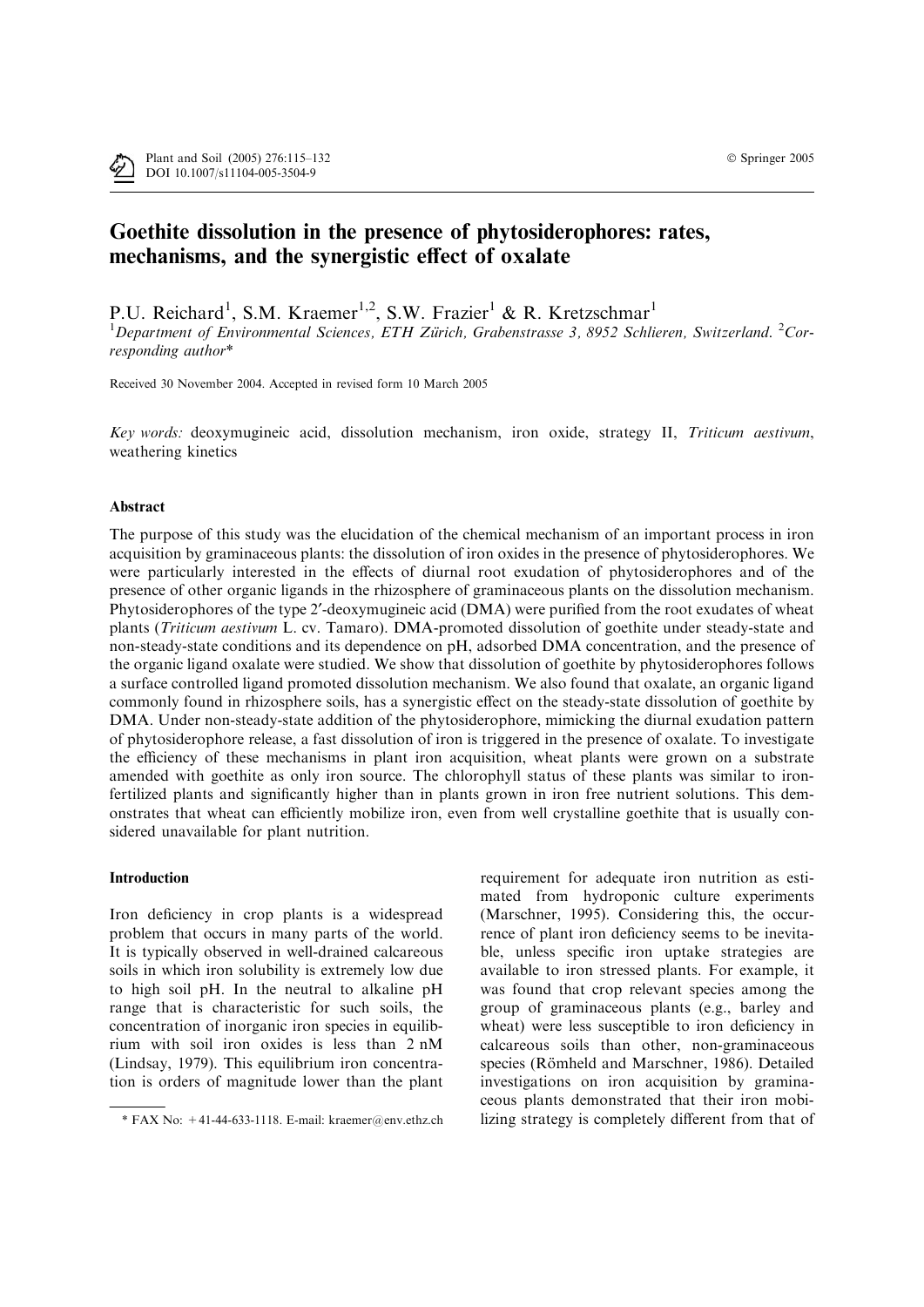all other monocotyledons and the dicotyledons (Takagi et al., 1984). This so-called strategy II (Marschner et al., 1986) involves the production and exudation of phytosiderophores induced by iron deficiency and the mobilization of  $Fe<sup>3+</sup>$  from sparingly soluble inorganic Fe(III) phases. Dissolved Fe(III) is taken up as iron-phytosiderophore complex via specific transporter systems in the roots (Römheld, 1991).

Besides the exudation of phytosiderophores, graminaceous plants secrete other organic ligands into the rhizosphere. The exudation of such organic ligands has been suggested as part of strategy I plant iron acquisition (Jones et al., 1996; Marschner, 1995). Dakora and Phillips (2002) reported the exudation of malate by wheat and Vančura (1964) reported the exudation of oxalate by wheat. Fan et al. (1997) observed the root exudation of iron stressed barley plants and found that not only phytosiderophore secretion was increased but also the exudation of diverse amino acids and carboxylates, including fumarate and malate. Based on these observations they speculated that low molecular weight organic ligands could also be involved in nutrient mobilization by plants.

In the last few years, several studies were carried out on the formation of phytosiderophores (Higuchi et al., 1999; Nakanishi et al., 1999; Higuchi et al., 2001;), on their exudation (Singh et al., 2000; Negishi et al., 2002; Ma et al., 2003), and on the uptake mechanism of iron-siderophore complexes. Other studies focused on the effects of phytosiderophores on iron oxide solubility and dissolution. Takagi et al. (1988) observed that phytosiderophores were more effective in extracting iron from calcareous soils than the microbial siderophore desferrioxamine B (DFO-B) or synthetic chelates (e.g., EDTA). In dissolution experiments with synthesized iron (hydr)oxides, Inoue et al. (1993) found that phytosiderophores dissolved ferrihydrite with maximum dissolution rates at pH 7 and 8, but much less goethite dissolution was observed. Hiradate and Inoue (1998) also observed significant dissolution of iron by phytosiderophores at higher pH values mainly for ferrihydrite. It was suggested by Awad et al. (1994) that a high crystallinity of iron(oxyhydr)oxides inhibits iron mobilization

by phytosiderophores. On the other hand, Bertrand and Hinsinger (2000) found a re-greening of chlorotic maize that was fed with goethite as the only iron source. Since maize did not increase the pool of DTPA-extractable iron, but only depleted the oxalate extractable iron pool, they suggested that maize could only mobilize iron from amorphous iron phases being present in the goethite as contaminations.

In this study, we investigated the interactions between phytosiderophores and the iron oxyhydroxide goethite (a-FeOOH) that represents one of the most abundant iron phases in soils (Matar et al., 1992; Cornell and Schwertmann, 2003). This investigation was designed to shed light on the thermodynamics and the kinetics of important geochemical processes in the context of plant iron acquisition in a pH range relevant for the development of iron deficiency.

Phytosiderophore exudation by plant roots can vary in time and space. The release of siderophores varies along the root and is most pronounced in apical root zones (Marschner et al., 1987). Also, it is often observed that phytosiderophore exudation by graminaceous plants follows a diurnal exudation pattern (Takagi et al., 1984; Marschner et al., 1986) starting about 2 h after sunrise and lasting for a few hours. Such distinct diurnal patterns for the excretion of root exudates (Stewart and Lieffers, 1994; Hagström et al., 2001;), but also for the translocation of iron (Alam et al., 2004) were described for various plant species. Exceptional continuous exudation of phytosiderophores by Zea mays L. cv. Alice has been observed (Yehuda et al., 1996). Interestingly, there is no indication that diurnal phytosiderophore exudation decreases the efficiency of the Fe acquisition mechanisms relative to continuous exudation, despite the short time available for iron mobilization and uptake. To investigate the effect of this pulse-like, diurnal phytosiderophore exudation on the dissolution of goethite, we carried out experiments under nonsteady-state conditions. We used oxalate as a model compound to elucidate the effect of low molecular weight organic ligands on these processes. Most studies on graminaceous root exudation do not report oxalate in root washings. However, oxlate is found in a wide range of soil types including cultivated soils (Graustein and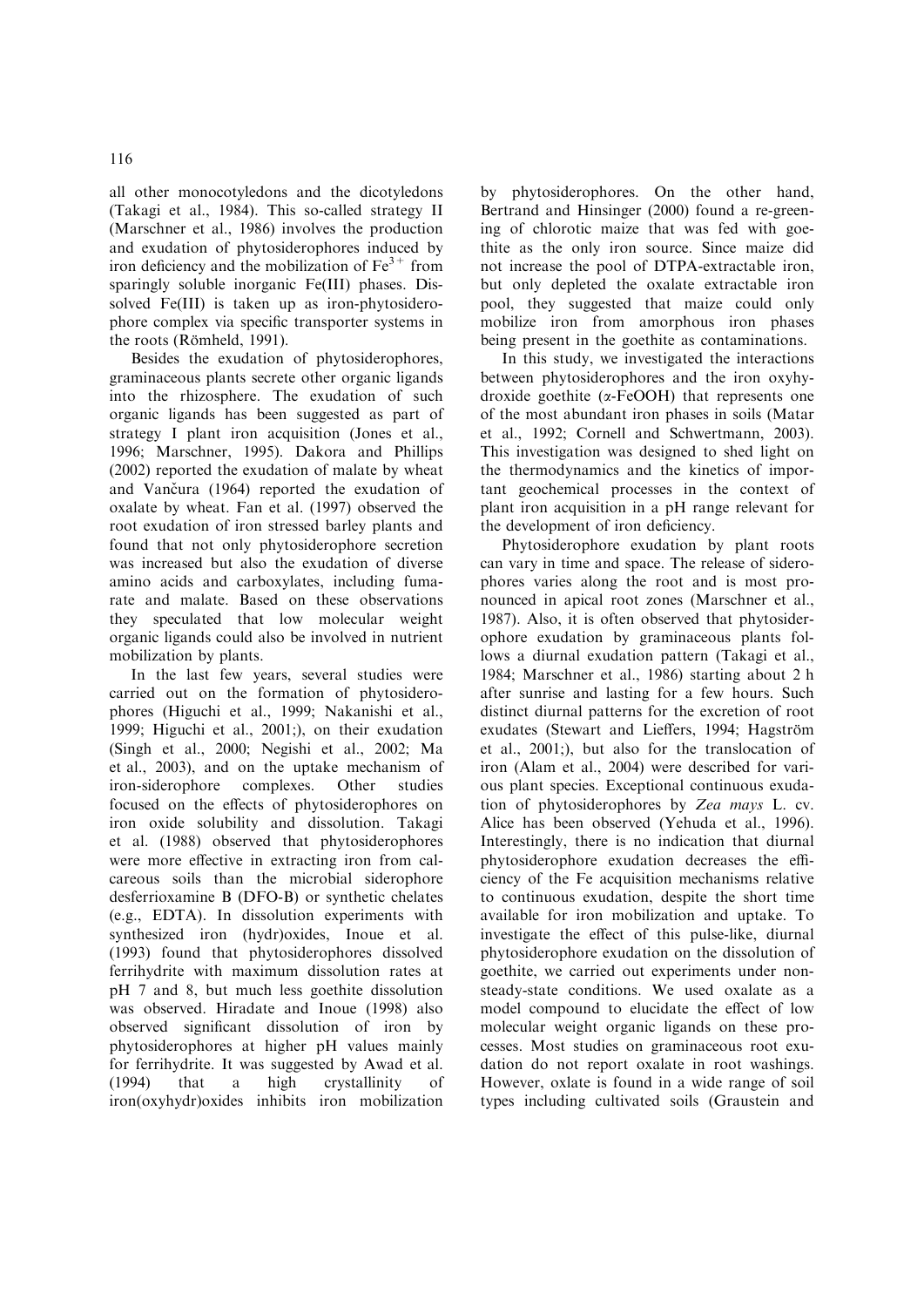Cromack, 1977; Jones. 1998; Gadd, 2000; Strobel, 2001). Most root exudates, including monodentate carboxylate ligands, have a low affinity for iron complexation. However, di- and tri-carboxylates and hydroxycarboxylates such as citrate, oxalate, malate, fumarate and tartarate have a significant affinity for iron complexation in solution and at iron oxide surfaces (Filius et al., 1997; Jones and Brassington, 1998).

Wheat was chosen as model plant for these investigations due to its importance as crop plant and for its high tolerance to iron deficiency due to high phytosiderophore production rates (Ma and Nomoto, 1996). Furthermore, wheat produces primarily one single phytosiderophore of the mugineic acid family, namely DMA (2'-deoxymugineic acid) (Sugiura and Nomoto, 1984; Takagi, 1993; Mori, 1994; Ma et al., 1995).

A series of dissolution experiments was designed to elucidate the mechanisms and rates of phytosiderophore promoted dissolution of goethite. We investigated the effect of oxalate on this process under steady-state and non-steady-state conditions. Also, plant growth experiments were conducted to test the ability of wheat to acquire iron from the crystalline oxyhydroxide goethite.

#### Materials and methods

#### **Materials**

Goethite was synthesized following the method of Schwertmann and Cornell (2000). X-ray powder diffraction confirmed the goethite structure and no impurities were observed. The specific surface area of the goethite was 38 m<sup>2</sup> g<sup>-1</sup>, determined by a multipoint  $N_2$ -BET method (Gemini 2360, Micromeritics, Norcross, USA).

All dissolution and adsorption experiments were performed in  $0.01$  *M* NaClO<sub>4</sub> (sodium perchlorate monohydrate; Merck, Darmstadt, Germany) or  $0.01 M$  NaNO<sub>3</sub> (sodium nitrate; Merck, Darmstadt, Germany) buffered in the pH range between 5 and 9 with 0.005 M MOPS (3-morpholinepropanesulfonic acid; Fluka, Buchs, Switzerland) unless otherwise noted. MOPS was found to have no influence on the dissolution of goethite by the microbial siderophore desferrioxamine B (Kraemer et al., 1999) and Yu et al. (1997) showed that MOPS does not complex trace metal ions. Oxalate (di-sodium oxalate; Merck, Darmstadt, Germany) was used as received. The pH of the solutions and suspensions were adjusted with perchloric acid and sodium hydroxide, respectively. All solutions were prepared with high-purity deionized water (18 MX, Milli-Q, Millipore, Billerica, USA).

For Fe-DMA adsorption experiments, a Fe-stock solution of 0.5 mM dissolved  $Fe^{3+}$ acidified with perchloric acid was prepared from FeCl<sub>3</sub> (iron(III)chloride hexahydrate; Merck, Darmstadt, Germany).

Fe-EDTA (ethylenediaminetetraacetic acid, iron(III) sodium salt hydrate; Fluka, Buchs, Switzerland) and DMF (N,N-dimethylforamide; Merck, Darmstadt, Germany) used in the pot experiments were analytical grade and used as received.

### Collection and purification of phytosiderophores

Phytosiderophores were isolated from root exudates of iron deficient wheat plants (Triticum aestivum L. cv. Tamaro) grown in hydroponic culture in a climate controlled chamber. The nutrient solution was prepared following the recipe of Neumann et al. (1999) and contained no iron. The day/night regime of the growth chamber was  $16/8$  h at  $21/18$ °C, with a photon flux of 327  $\mu$ mol m<sup>-2</sup> s<sup>-1</sup> and a relative humidity of 65%. After about 14 days, the plants showed visible signs of chlorosis and the collection of root exudates was started. The exudate collection and phytosiderophore purification were performed after the method of Neumann et al. (1999). Briefly, root exudates were collected by immersing the pre-washed roots in suprapure water during the daily exudation period. Microbial growth was suppressed by adding Micropure<sup>®</sup> tablets (Katadyn, Wallisellen, Switzerland) to the solutions immediately after collection. After filtration (60 and 30  $\mu$ m filters (Balston, Haverhill, USA)) the solutions were loaded on a preparative cation exchange column (Dowex 50 WX2, Serva, Heidelberg, Germany) and eluted with 2 M HCl. To remove the acid and to reduce the volume of the eluted phytosiderophore fraction, the solution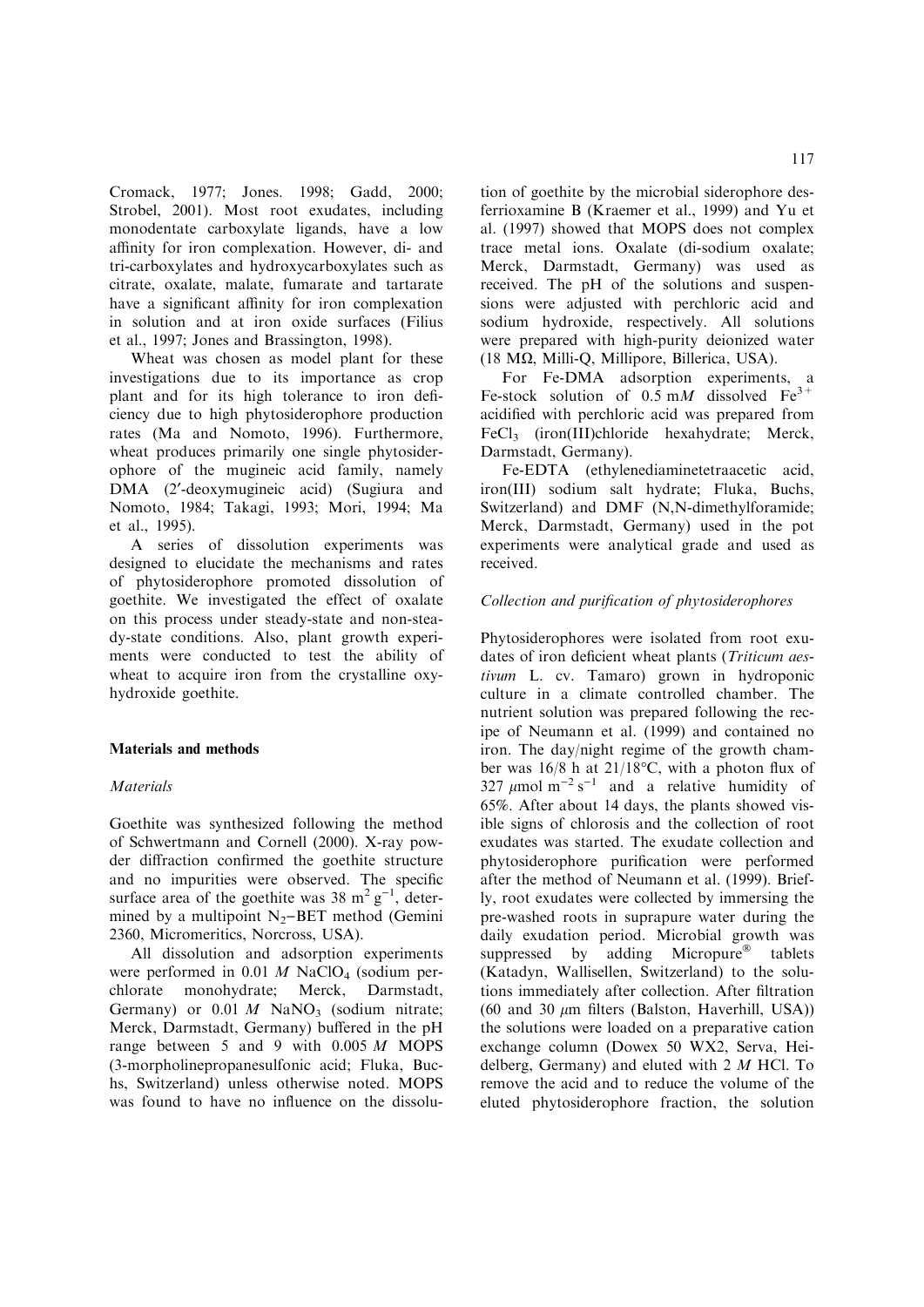was evaporated at  $50^{\circ}$ C in a rotary evaporator (Büchi, Flawil, Switzerland). Further purification and desalting was performed by size exclusion chromatography (Sephadex G-10, Amersham Pharmacia, Freiburg, Germany) using a preparative column  $(1.7 \text{ cm ID} \times 50 \text{ cm})$ . Finally, metal ions were removed using a column  $(3.2 \text{ cm ID} \times 19 \text{ cm})$  of chelating resin (Chelex 100, Bio-Rad, Reinach, Switzerland). After the purification, the phytosiderophores were freeze dried. The product was  $>98\%$  2'-deoxymugineic acid as verified with  ${}^{1}$ H-NMR and  ${}^{13}$ C-NMR (400 MHz, D<sub>2</sub>O, RT) (Reichard, 2005). Stock solutions were prepared using the purified DMA for further use in dissolution and adsorption experiments.

#### Plant growth experiments

The ability of wheat (Triticum aestivum L. cv. Tamaro) to acquire iron from goethite was tested in pot experiments. Six wheat plants were germinated in saturated CaSO<sub>4</sub> solution in the dark. After development of the first leaf (Feekes growth stage 1.1; Large, 1954), two plants were transferred in each of three HDPE (high density polyethylene) pots filled with 140 g of PTFE (teflon) plastic beads (Glorex, Rheinfelden, Germany) with different diameters ranging from 1–2 mm. Before using the plastic beads, they were washed with  $1 M$  HCl for one day and then rinsed with DI water until neutral pH was reached. In pot experiments, plants were exposed to three different treatments. In treatment 1 and 3, the plants were fed with an iron-free nutrient solution at pH 6. In treatment 2, plants were fed with the same nutrient solution to which  $0.1 \text{ m}$ Fe-EDTA was added as iron source. In treatment 3, the plastic beads were mixed homogeneously with 1 g goethite as iron source. Before planting the wheat seedlings into the pots, the plastic beads were equilibrated with the nutrient solutions.

The pot experiments were performed in a climate controlled chamber (conditions see above) for 15 days. Nutrient solutions were added by drip irrigation during the dark period with a flow rate of  $\overline{4}$  mL h<sup>-1</sup>. The flow rates were controlled by a peristaltic pump. The upper parts of the pots that were not in contact with the nutrient solution were wrapped in aluminum foil to suppress algal growth and to prevent photochemical dissolution of goethite in treatment 3. After development of the second leaf (Feekes growth stage 1.2, Large, 1954), chlorophyll measurements were performed once a day to monitor the iron nutrition of the plants. The chlorophyll measurements were conducted with a leaf chlorophyll-meter (SPAD 502; Minolta, Tokyo, Japan). The chlorophyll-meter was calibrated using the chlorophyll determination method of Moran (1982). After 15 days, the plants were harvested and the biomass of the shoots was determined.

### Dissolution experiments

Two types of dissolution experiments were conducted: steady-state and non-steady-state batch dissolution experiments. For the steady-state dissolution experiments, goethite suspensions with a goethite concentration of 2.5  $g L^{-1}$ , an ionic strength of 0.01  $M$  buffered to a pH of 5.0, 6.0, 7.0, 8.0 or 9.0  $\pm$  0.05 were prepared. Dissolution experiments at pH 6 contained either 0 or 100  $\mu$ M oxalate. At time  $t = 0$ , DMA concentrations of 10, 50, 150, 350, 500 or 3000  $\mu$ M were added to the suspensions. Non-steady-state batch dissolution experiments were conducted analogous to steady-state experiments except for delayed additions  $(t > 0)$  of small volumes of a concentrated DMA stock solution to reach final concentrations of 3 mM. Non-steady-state dissolution experiments were exclusively performed at pH 6.

The batch reactors consisted of 20 mL polypropylene containers, wrapped with aluminum foil to exclude light. The reactors were shaken continuously on an end-over-end shaker at ambient temperature. Samples were taken intermittently over time and filtered using plastic syringe filter holders (Schleicher & Schuell, Dassel, Germany; Millipore, Billerica, USA) with  $0.025 \mu m$  cellulose nitrate membranes (Schleicher & Schuell, Dassel, Germany). The first 10  $\mu$ L of the filtrate were discarded and 1 mL was collected and immediately frozen.

To investigate competitive adsorption of oxalate and DMA at the goethite surface, a stock solution containing  $^{14}$ C-labeled oxalate (250)  $\mu$ Ci; Fluka, Buchs, Switzerland) together with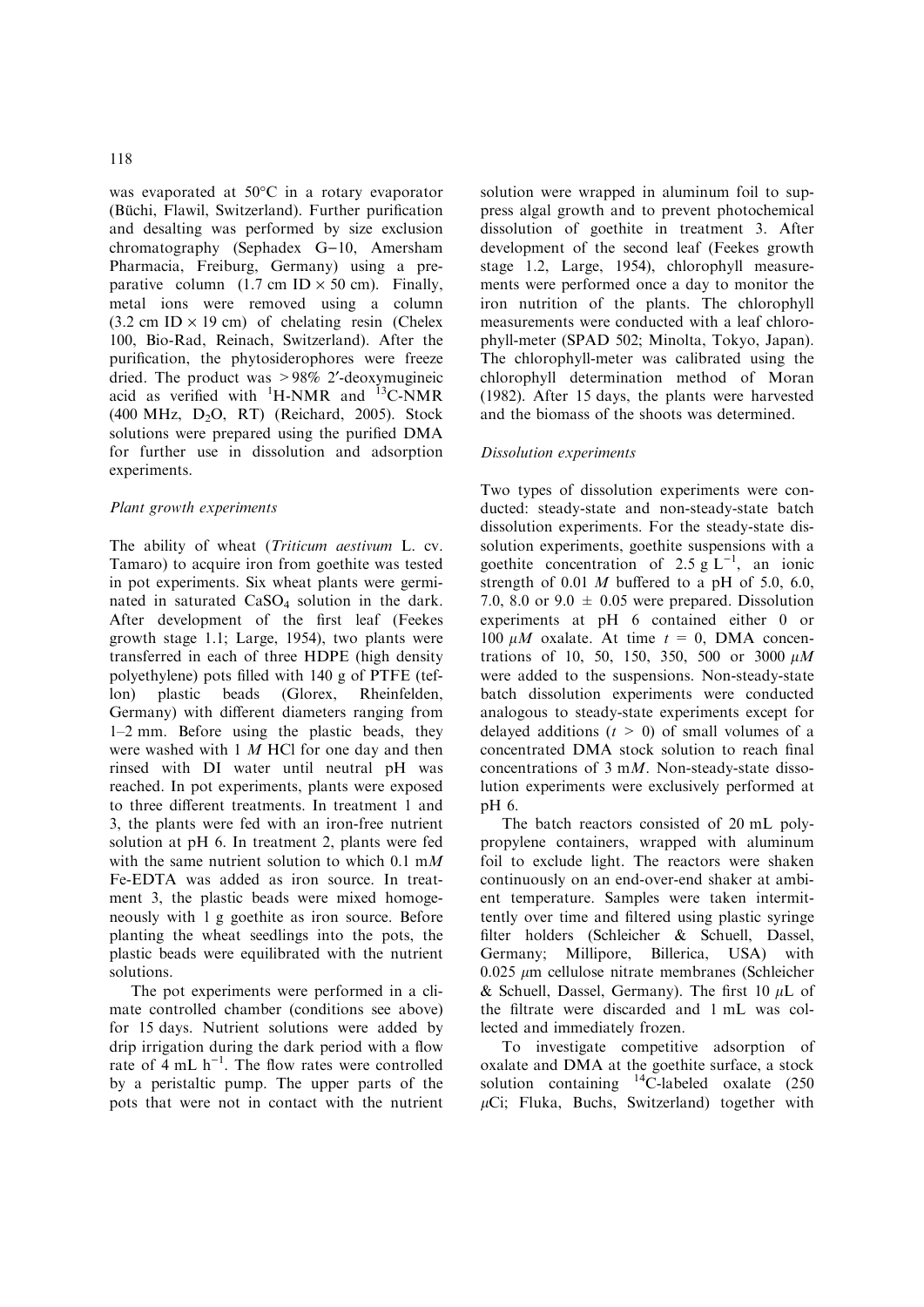non-radioactive oxalate were added to a goethiteelectrolyte suspension at pH 6 (solids concentration 2.5 g  $L^{-1}$ , ionic strength 0.01 M (NaClO<sub>4</sub>), buffered with  $0.005$  *M* MOPS) to reach a final oxalate concentration of 100  $\mu$ M. The concentration of 14C-labeled oxalate was determined with a scintillation counter (Liquid Scintillation Analyzer 2200CA; Packard, Downers Grove, USA) and the total adsorbed oxalate concentration was calculated. Then, either 0.5 or 3 mM DMA were added and the concentration of 14C-labeled oxalate was determined again. From the difference between the adsorbed oxalate concentration before and after the DMA addition, the displacement of oxalate by DMA at the goethite surface was calculated.

#### Adsorption isotherms

Adsorption isotherms for DMA on goethite were measured at pH 6 and 8. For each isotherm, two replicates of goethite-DMA suspensions and one series of blanks were prepared. The samples had goethite concentrations of 2.5 g  $L^{-1}$  for pH 6, and 15 g  $L^{-1}$  for pH 8. A higher solids concentration was used at pH 8 in order to measure low adsorbed surface concentrations expected at that pH with reasonable precision. The ionic strength was adjusted to 0.01  $M$  using perchlorate for the pH 6 isotherm and using  $NaNO<sub>3</sub>$  for the pH 8 isotherm. The batch volume was 7 mL. Blanks were prepared analogously but without goethite. The total DMA concentrations were 5, 20, 50, 75, 100 and 300  $\mu$ M at pH 6 and 25, 50, 150, 300, 500 and 700  $\mu$ M at pH 8. After a reaction time of 0.5 h, the samples were filtered using plastic syringe filter holders (Schleicher & Schuell, Dassel, Germany) with  $0.025 \mu m$  cellulose nitrate membranes (Schleicher & Schuell, Dassel, Germany). The first 2 mL of the filtrate were discarded, 1.5 mL were collected for phytosiderophore analysis with HPLC and 3.5 mL were collected for the determination of total dissolved iron with ICP-MS.

Adsorption isotherms for Fe-DMA adsorption on goethite were recorded at pH 5, 6, 7, 8 and 9. The samples had a goethite concentration of 2.5 g  $L^{-1}$ , an ionic strength of 0.01 M and were pH buffered with 0.005 M MOPS. The batch volume was 7 mL. The total DMA concentration was 500  $\mu$ *M*. Total dissolved iron concentrations were 0, 3.5, 7, 10.5, 14, 21 and  $28 \mu M$  for pH 6, and 0, 2.5, 5, 7.5, 10, 15 and 20  $\mu$ M for pH 5, 7, 8, and 9. Equilibrium calculations (PHREEQC, Parkhurst and Appelo (1999)) were performed to ascertain that the solution was not over-saturated with respect to iron oxide phases to avoid surface precipitation (see Table 2 for equilibrium constants). Based on results of dissolution experiments, a reaction time of 0.5 h was chosen to minimize interferences by Fe dissolution in the course of the adsorption measurements. The samples were filtered using plastic syringe filter holders (Schleicher & Schuell, Dassel, Germany) with  $0.025 \mu m$  cellulose nitrate membranes (Schleicher & Schuell, Dassel, Germany). The first 2 mL of the filtrate were discarded and 5 mL were collected for the determination of total dissolved iron with ICP-MS.

#### Adsorption envelope

To study the pH dependence of phytosiderophore adsorption on goethite, one series of blanks and two replicates of goethite suspensions were prepared at pH 5, 6, 7, 8, and 9. The batch volume was 5 mL. The ionic strength was adjusted to 0.01  $M$  using NaNO<sub>3</sub>. No pH buffer was added. The suspensions and blanks were spiked with 500  $\mu$ M DMA and reacted for 1 h with constant pH-monitoring. Subsequently, the samples were filtered using plastic syringe filter holders (Schleicher & Schuell, Dassel, Germany) with  $0.025 \mu m$  cellulose nitrate membranes (Schleicher & Schuell, Dassel, Germany).

Table 1. Freundlich parameters for the Freundlich isotherm model  $Fe_{ads} = K_d \cdot \hat{C}_n^{\perp}$  for the calculation of adsorbed Fe-DMA complexes with  $Fe_{ads}$  as total adsorbed iron concentration [ $\mu$ mol g<sup>-1</sup>],  $K_d$  as Freundlich distribution coefficient, C as dissolved iron equilibrium concentration  $[µmol]$  and n as correction factor

| pH | $K_{d}$ | 1/n  |
|----|---------|------|
| 5  | 1.15    | 1.11 |
| 6  | 1.14    | 0.86 |
| 7  | 0.17    | 1.19 |
| 8  | 1.15    | 1.11 |
| 9  | 0.40    | 0.54 |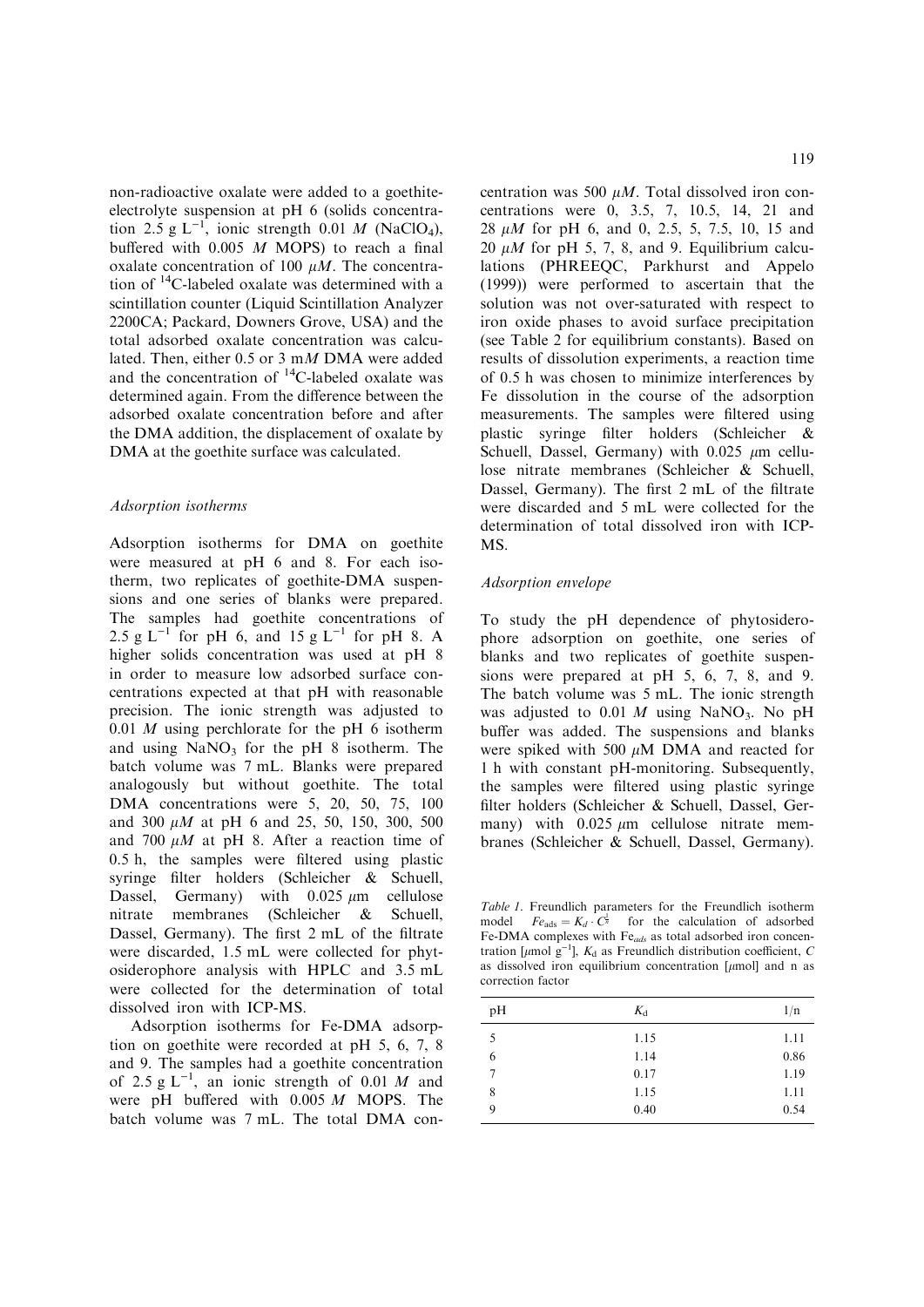# The first 1 mL of the filtrate was discarded, 1 mL was collected for phytosiderophore analysis with HPLC and further 3 mL were collected for the measurement of dissolved iron with ICP-MS.

#### Analytical methods

Prior to the analysis of dissolved iron, the samples were stabilized by acidification with 30  $\mu$ L of concentrated HNO<sub>3</sub> (Suprapur: Merck, Darmstadt, Germany). Total dissolved iron concentrations were measured with ICP-MS (Agilent 7500a). Standards were prepared by dilution of an iron atomic spectroscopy standard solution (Fluka, Buchs, Switzerland).

Phytosiderophore concentrations were measured with HPLC equipped with a Dionex AS11 anion exchange column (Dionex, Sunnyvale, USA) using an aqueous NaOH gradient, postcolumn derivatization, and fluorescence detection according to a method developed by Neumann et al. (1999). The post-column derivatization involves the oxidation of DMA by NaOCl (>12% Hypochlorite, Merck, Darmstadt, Germany) followed by labeling with the fluorophore OPA (orthophthaldialdehyde, Fluka, Buchs, Switzerland). In contrast to the method of Neumann et al. (1999), we did not use Brij-30 as constituent of the OPA solution. Prior to analysis,  $20 \mu L$  of a 125 mM NaOH solution were added to 100  $\mu$ L sample solution.

#### Results

#### Adsorption of DMA and Fe-DMA on goethite

The adsorption of phytosiderophores to iron oxide surfaces has been studied in order to gain a better understanding of their role in surface controlled dissolution mechanisms. The adsorption of DMA as a function of pH and of soluble DMA concentrations was measured. Adsorbed DMA concentrations decreased continuously with increasing pH (Figure 1). This is consistent with the adsorption behavior of many other organic ligands to hydrous iron oxides (Stumm, 1992).

Adsorption as a function of soluble DMA concentrations was recorded at pH 6 and 8 (Figure 2). We observed a non-linear increase of the DMA surface excess at both pH values. The DMA surface excess was higher at lower pH which is consistent with the data of the adsorption envelope (Figure 1). The observations were fitted with a Langmuir isotherm model (Sposito, 1989):

$$
[\text{DMA}]_{\text{ads}} = \frac{b \cdot n_{\text{max}} \cdot [\text{DMA}]_{\text{diss}}}{1 + b[\text{DMA}]_{\text{diss}}},\qquad(1)
$$

where  $[DMA]_{ads}$  is the adsorbed DMA concentration,  $[DMA]_{\text{diss}}$  is the dissolved DMA concentration, and  $n_{\text{max}}$  is the maximum surface excess of adsorbed phytosiderophores and  $b$  is an affinity parameter. The parameters  $b$  and  $n_{\text{max}}$  were fitted by least squares approximation of the



Figure 1. Adsorption envelope for DMA on goethite. Total DMA concentration: 500 mM, solids concentration: 2.5 g L<sup>-1</sup>, background electrolyte:  $0.01 \, M \text{ NaNO}_3$ . Error bars show standard deviation (number of replicats: 2).

#### 120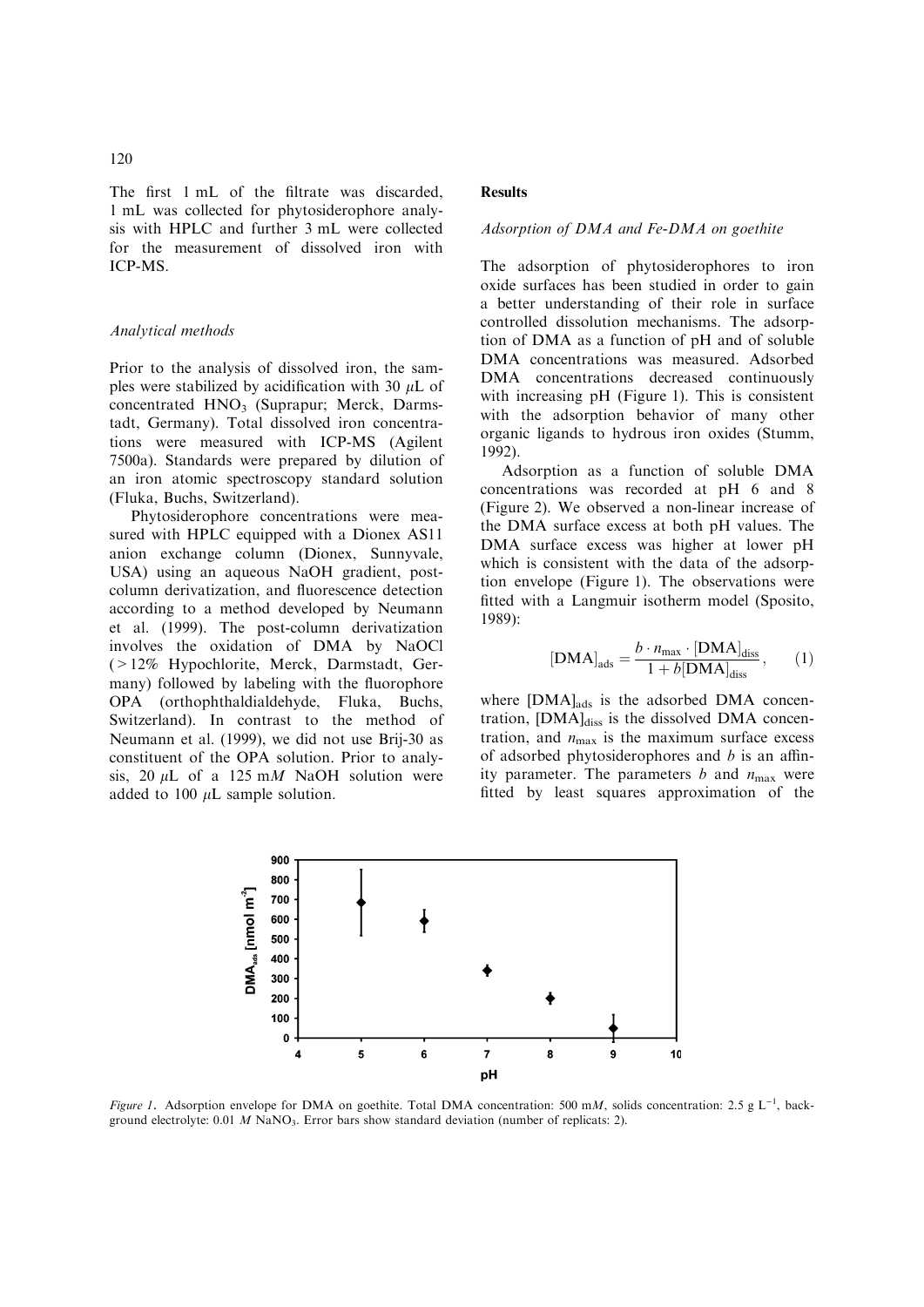

Figure 2. Adsorption isotherm for DMA on goethite at pH 6 (triangles) and pH 8 (diamonds). For pH 6: solids conc. 2.5 g  $L^{-1}$ , 0.01 M NaClO<sub>4</sub>, 0.005 M MOPS. For pH 8: solids conc. 15 g L<sup>-1</sup>, 0.01 M NaNO<sub>3</sub>. Solid lines represent data fit with Langmuir isotherm model with calculated values for  $n_{\text{max}} = 570$  nmol m<sup>-2</sup> and  $b = 0.02$  for pH 6 and  $n_{\text{max}} = 200$  nmol m<sup>-2</sup> and  $b = 0.01$ for pH 8.

linearized form of the Langmuir equation. The maximum surface excess was calculated as 570 nmol  $m^{-2}$  at pH 6 ( $b = 0.02$ ), and 200 nmol m<sup>-2</sup> at pH 8 ( $b = 0.01$ ).

The re-adsorption of soluble Fe-DMA complexes can have an important effect on the observation of iron oxide dissolution in batch experiments. Apparent dissolution rates are calculated based on observed changes of soluble iron over time. Corrected steady state dissolution rates can be calculated based on changes of soluble and re-adsorbed iron over time. Therefore, we investigated and quantified the adsorption of Fe-DMA complexes as a function of pH and of the concentration of the soluble complexes. For the pH-dependent adsorption of Fe-DMA complexes at the goethite surface (Figure 3), highest adsorbed concentrations were found at pH 5 and 6. In Figure 3a, the adsorption isotherms of Fe-DMA are plotted as adsorbed concentrations versus dissolved iron concentrations assuming that all dissolved iron added to the solution was complexed by DMA as predicted by speciation calculations. The adsorption of the Fe-DMA complexes increased with decreasing pH which is also reflected by the pH envelope of Fe-DMA adsorption onto goethite (Figure 3b). The observations of Fe-DMA adsorption onto goethite as a function of soluble Fe-DMA concentrations were fitted with a Freundlich isotherm model (Table 1).

# Dissolution of goethite in the presence of phytosiderophores

Dissolution experiments at different adsorbed phytosiderophore concentrations and at different pH values were performed to elucidate the interplay between phytosiderophore adsorption and dissolution of iron oxides by phytosiderophores. Furthermore, the influence of the low molecular weight organic ligand oxalate on steady-state and non-steady-state goethite dissolution rates in the presence of phytosiderophores at pH 6 was investigated. DMA concentrations up to  $3 \text{ m}$ were chosen for all dissolution experiments considering that Römheld (1991) estimated millimolar phytosiderophore concentrations in the rhizosphere around the root tip.

In the following discussion we distinguish between, 'apparent dissolution rates'  $(R<sup>app</sup>)$  and, 'steady-state dissolution rates'  $(R^{SS})$ . Apparent dissolution rates are defined as the increase of soluble iron concentrations in batch dissolution experiments as a function of time. The apparent dissolution rates were determined from the slopes of the dissolution plots shown in Figure 4a using linear regression and subsequent normalization to the goethite surface area. Steady-state dissolution rates are defined as the increase of soluble iron plus re-adsorbed iron (as Fe-DMA complexes) as a function of time. The surface excess of re-adsorbed Fe-DMA complexes were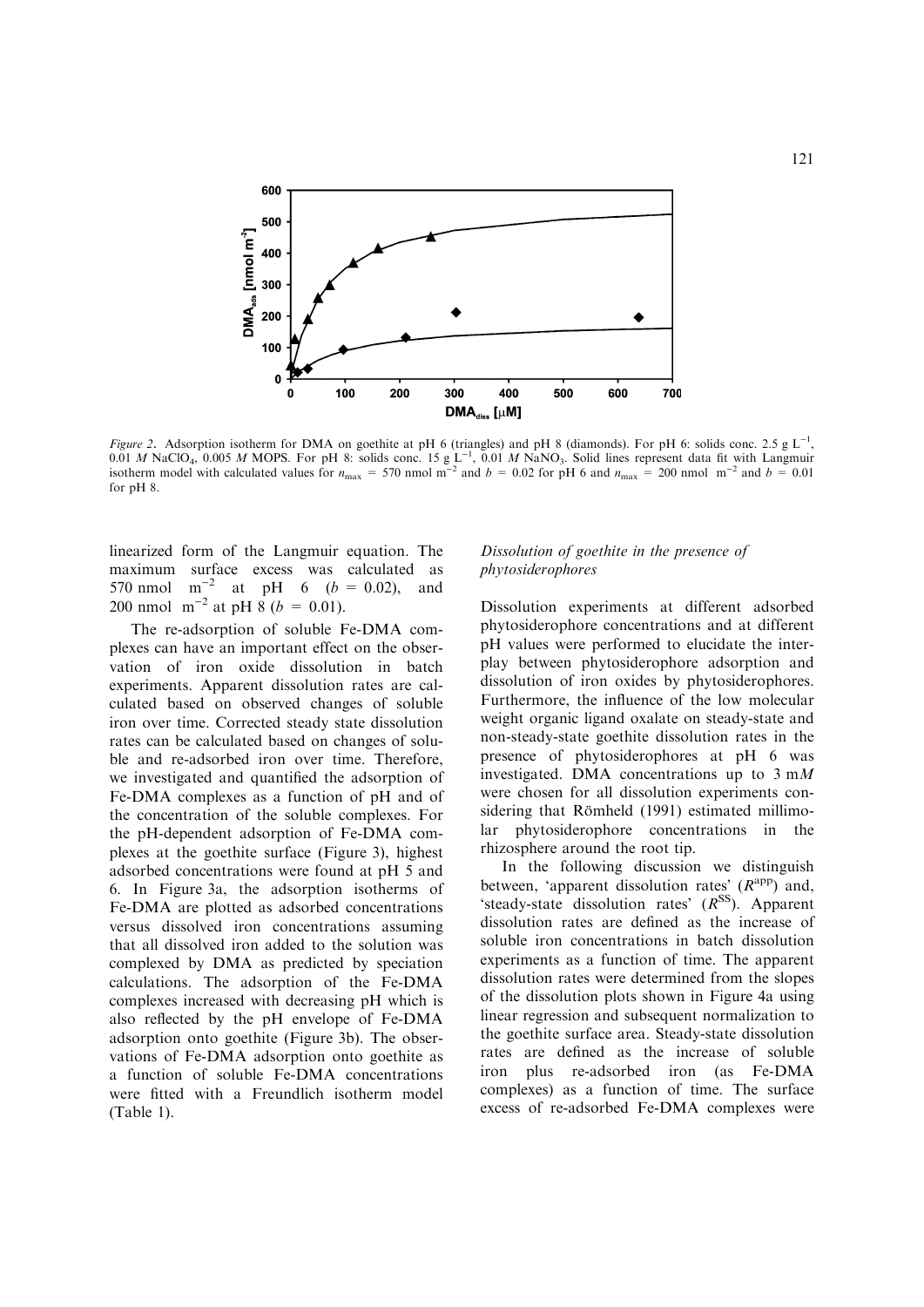

Figure 3. (a) Adsorption isotherms for Fe-DMA on goethite for pH 5, 6, 7, 8 and 9. Goethite solids conc. 2.5 g  $L^{-1}$ , 0.01 M Na-ClO<sub>4</sub>, 0.005 M MOPS, 500  $\mu$ M DMA, added Fe concentrations: 0, 3.5, 7, 10.5, 14, 21 and 28  $\mu$ M for pH 6, and 0, 2.5, 5, 7.5, 10, 15 and 20  $\mu$ M for pH 5, 7, 8 and 9. (b) pH-edge for Fe-DMA adsorption on goethite. Goe ClO<sub>4</sub>, 0.005 *M* MOPS, 10  $\mu$ *M* Fe, 500  $\mu$ *M* DMA.

calculated on the basis of the Freundlich isotherm models for Fe-DMA adsorption discussed above. Steady-state dissolution rates  $(R^{SS},$  Figure 4b) were calculated by linear regression of the sum of dissolved and re-adsorbed Fe as a function of time.

Goethite dissolution rates were determined in the presence of five different DMA concentrations at pH 8 (Figure 4a). Apparent dissolution rates  $(R^{app})$  and steady state dissolution rates  $(R^{SS})$  increased with increasing total DMA concentrations.

Ligand promoted dissolution can be described by a rate law (Furrer and Stumm, 1986):

$$
R_L^{\rm SS} = k_L^{\rm SS} [\text{L}]_{\rm ads}, \tag{2}
$$

where  $R_L^{\text{SS}}$  is the overall steady-state ligand controlled dissolution rate  $\text{[mol m}^{-2} \text{h}^{-1} \text{]}, k \text{ is a}$ pseudo first-order dissolution rate coefficient  $[h^{-1}]$  and  $[L]_{ads}$  is the ligand concentration [mol m<sup>-2</sup>]. In this form, the rate law is valid only if the system is far from solubility equilibrium, and if other dissolution mechanisms (e.g., proton promoted or alkaline dissolution) have a negligible rate in this pH range. The linear relationship between steady-state dissolution rates of goethite in the presence of DMA and adsorbed DMA concentrations (Figure 4b) is consistent with the rate law (Equation 2), establishing a siderophore controlled dissolution mechanism. The slope of the curve shown in Figure 4b corresponds to the steady-state dissolution rate coefficient  $k^{SS} = 0.0041 h^{-1}$ .

The influence of pH on goethite dissolution rates in the presence of 500  $\mu$ M DMA was investigated for five different pH values (Figure 5). The highest apparent dissolution rate was observed at pH 7 (0.9 nmol  $m^{-2} h^{-1}$ ) with

122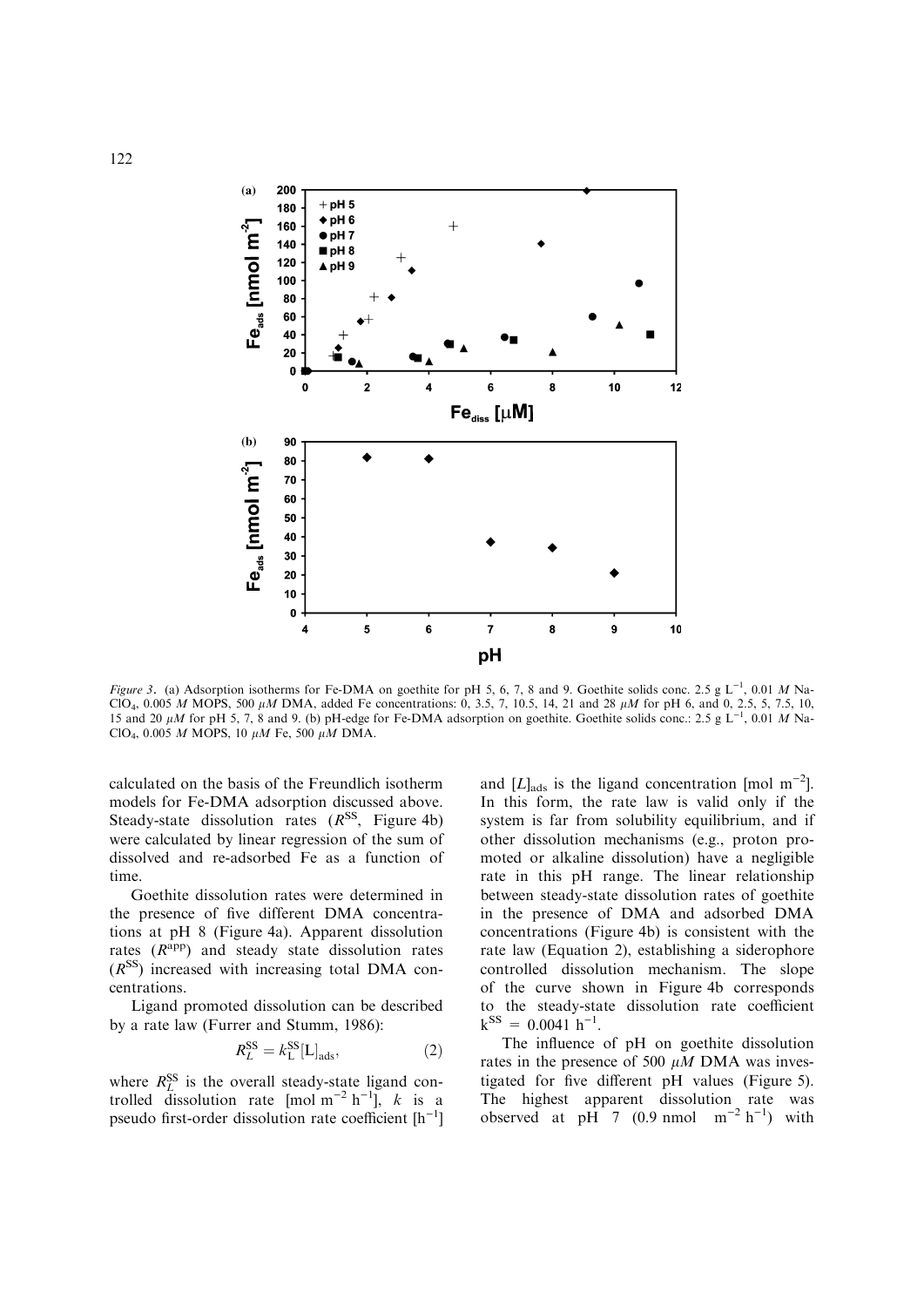

Figure 4. (a) Steady-state dissolution of goethite in the presence of different DMA concentrations at pH 8. DMA conc.: 10, 50, 150, 350 and 500  $\mu$ M. Solids conc.: 2.5 g L<sup>-1</sup>, 0.01 M NaClO<sub>4</sub>, 0.005 M MOPS. (b) Steady-state dissolution rates R<sup>SS</sup> vs. adsorbed DMA concentrations. Adsorbed DMA concentrations calculated with a Langmuir adsorption isotherm model (see Figure 2).

decreasing apparent rates toward more alkaline or acidic pH  $(R^{app}$ , Figure 6a). The lowest apparent dissolution rates were observed at pH 5  $(0.12 \text{ nmol} \text{ m}^{-2} \text{ h}^{-1})$ . In Figure 6a and b, the apparent dissolution rates  $R^{app}$ , the steady-state dissolution rates  $R^{SS}$  (calculated under consideration of Fe-DMA back-adsorption) and the steady-state dissolution rate coefficients (calculated by Equation 2) are plotted as a function of pH. From Figure 6a, it can be seen that the steadystate dissolution rates  $(R^{SS})$ , represented by diamonds) and the respective apparent dissolution rates  $(R^{app})$ , represented by squares) diverge from each other. For  $R^{SS}$ , highest values are calculated for pH 6 ( $R^{SS} = 1.7$  nmol  $m^{-2} h^{-1}$ ), with a sharp decline to pH 5 and a more moderate decline with increasing pH from 7 to 9.

In Figure 6b, the steady-state dissolution rate coefficients (for rate law Equation 2) are plotted as a function of pH. The rate coefficients increase with increasing pH. The rate coefficient for pH 9 was not calculated due to the high standard deviation of adsorbed DMA concentration at pH 9 (see Figure 1) resulting in an unacceptably high error in rate coefficients via error propagation.

# The influence of organic ligands on DMA promoted dissolution of goethite

The influence of organic ligands on the dissolution kinetics of goethite in the presence of DMA was investigated for steady-state and nonsteady-state conditions, using oxalate, a common soil constituent (Gadd, 2000), as model compound. Figure 7a, shows a comparison between steady-state dissolution of goethite at pH 6 in the presence of  $0.5 \text{ m}$  DMA (diamonds), in the presence of 0.5 mM DMA and 0.1 mM oxalate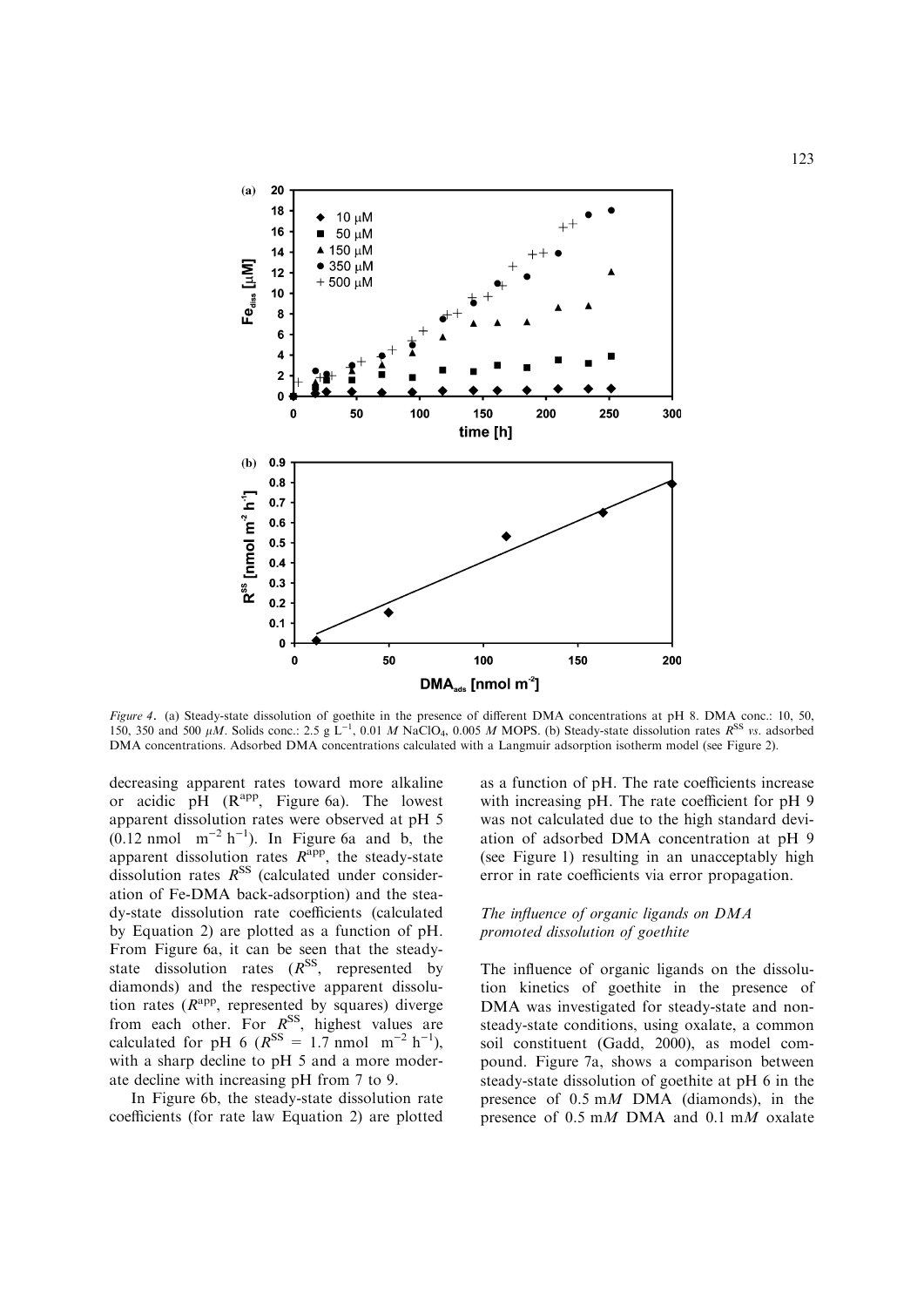

Figure 5. Steady-state dissolution of goethite in the presence of 500  $\mu$ M DMA for different pH values. Solids conc.: 2.5 g L<sup>-1</sup>, 0.01 *M* NaClO<sub>4</sub>, 0.005  $\hat{M}$  MOPS.

(squares), and in the presence of  $3 \text{ mM}$  DMA and  $0.1 \text{ m}$  oxalate (triangles). The slopes of the dissolution curves in Figure 7 represent the respective apparent dissolution rates for a goethite concentration of 2.5 g  $L^{-1}$ . The apparent dissolution rates for the three different steady-state dissolution experiments in Figure 7a were determined by linear regression. The presence of oxalate leads to an increase of the apparent dissolution rate for  $0.5 \text{ m}$  DMA from  $R^{\text{app}}_{\text{DMA}} = 0.58 \text{ nmol m}^{-2} \text{ h}^{-1}$ to  $R^{\text{app}}_{\text{DMA},\text{oxalate}}$  $= 0.97$  nmol m<sup>-2</sup> h<sup>-1</sup> (Figure 7a). An increase of the DMA concentration to  $3 \text{ m}$  at constant oxalate concentrations yield a further increase of the apparent dissolution rate to  $R^{\text{app}}_{\text{DMA},\text{oxalate}}$  $= 1.6$  nmol m<sup>-2</sup> h<sup>-1</sup>. Adsorption of oxalate at increasing DMA concentrations was investigated using <sup>14</sup>C-labeled oxalate. At a total oxalate concentration of 100  $\mu$ M, an adsorbed oxalate concentration of 534.6 nmol  $m^{-2}$  was determined in the absence of DMA. Competitive adsorption of DMA lead to decreasing oxalate adsorption with



Figure 6. Steady-state dissolution rates  $R^{SS}$  corrected for adsorption of Fe-DMA and apparent dissolution rates  $R^{app}$  (a) and dissolution rate coefficient k<sup>SS</sup> corrected for adsorption of Fe-DMA (b) for different pH values plotted against the respective pH. Error bars show standard deviation (number of replicats: 2).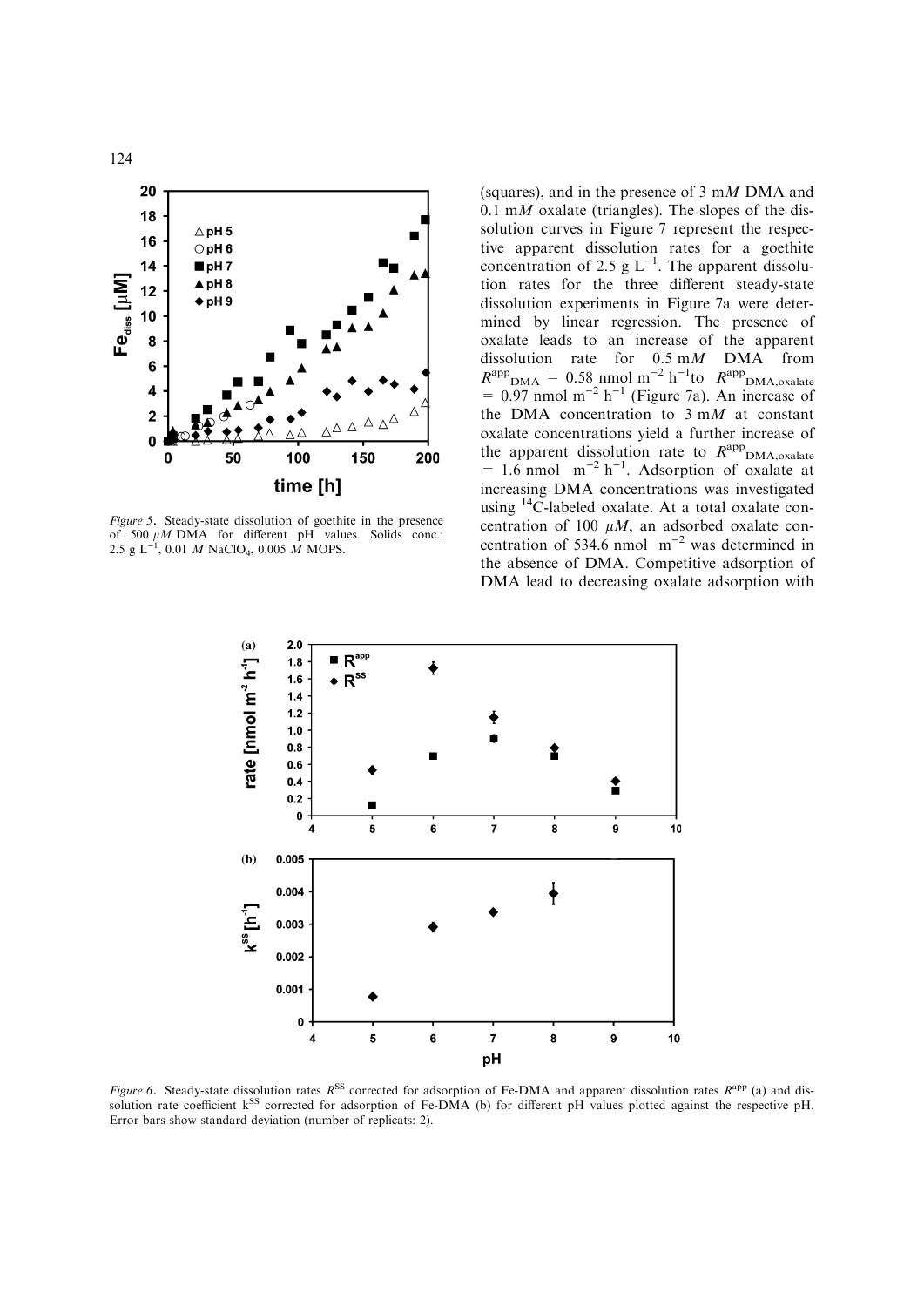

Figure 7. (a) Steady-state dissolution of goethite in the presence of 0.5 mM DMA ( $\blacklozenge$ ), in the presence of 0.5 mM DMA and 0.1 mM oxalate  $(\blacksquare)$  and in the presence of 3 mM DMA and 0.1 mM oxalate  $(\blacktriangle)$ . (b) Non-steady-state dissolution of goethite in the presence of 3 mM DMA ( $\bullet$ ) and in the presence of 3 mM DMA and 0.1 mM oxalate ( $\bullet$ ). Time = 0 h is time of DMA addition. ( $\blacklozenge$ ): Goethite reacted without oxalate for 115 h. (A): Goethite reacted with oxalate for 136 h. Solids conc.: 2.5 g L<sup>-1</sup>, 0.01 *M* NaClO<sub>4</sub>, 0.005 *M* MOPS, pH 6.

increasing DMA concentrations. At 0.5 mM DMA concentrations, oxalate adsorption decreased by 7%. At 3 mM DMA concentrations, oxalate adsorption decreased by 19%.

## Non-steady-state dissolution of goethite in the presence of DMA and organic ligands

Non-steady-state dissolution experiments of goethite in the presence of DMA were carried out to investigate the effect of the diurnal pulse-like exudation of phytosiderophores observed for iron deficient graminaceous plants (Tagaki et al., 1984; Marschner et al., 1986) on the dissolution kinetics of iron oxides. Also, the effect of oxalate on non-steady-state dissolution was investigated. 0.1 mM oxalate were added at  $t = 0$  h in one batch, whereas the other batch did not contain oxalate. Non-steady-state conditions were induced by the spike addition of  $3 \text{ mM}$  DMA after 115 h (no oxalate) or after 136 h  $(0.1 \text{ m})$ oxalate), in order to mimic a pulse-like root exudation behavior. The time of the addition of the DMA spikes corresponds to  $t = 0$  h (Figure 7b). Notably, no dissolution of iron was observed before the addition of DMA in both non-steady-state experiments. In the absence of oxalate, the non-steady-state goethite dissolution rates after DMA addition are identical to apparent dissolution rates without oxalate (Figure 7a, diamonds) so that  $R^{\text{app}}$  $_{\text{DMA}} \approx R_{\text{DMA}}^{\text{NSS}} \approx 0.6 \text{ nmol} \text{ m}^{-2} \text{ h}^{-1}$  where  $R_L^{\text{NSS}}$  is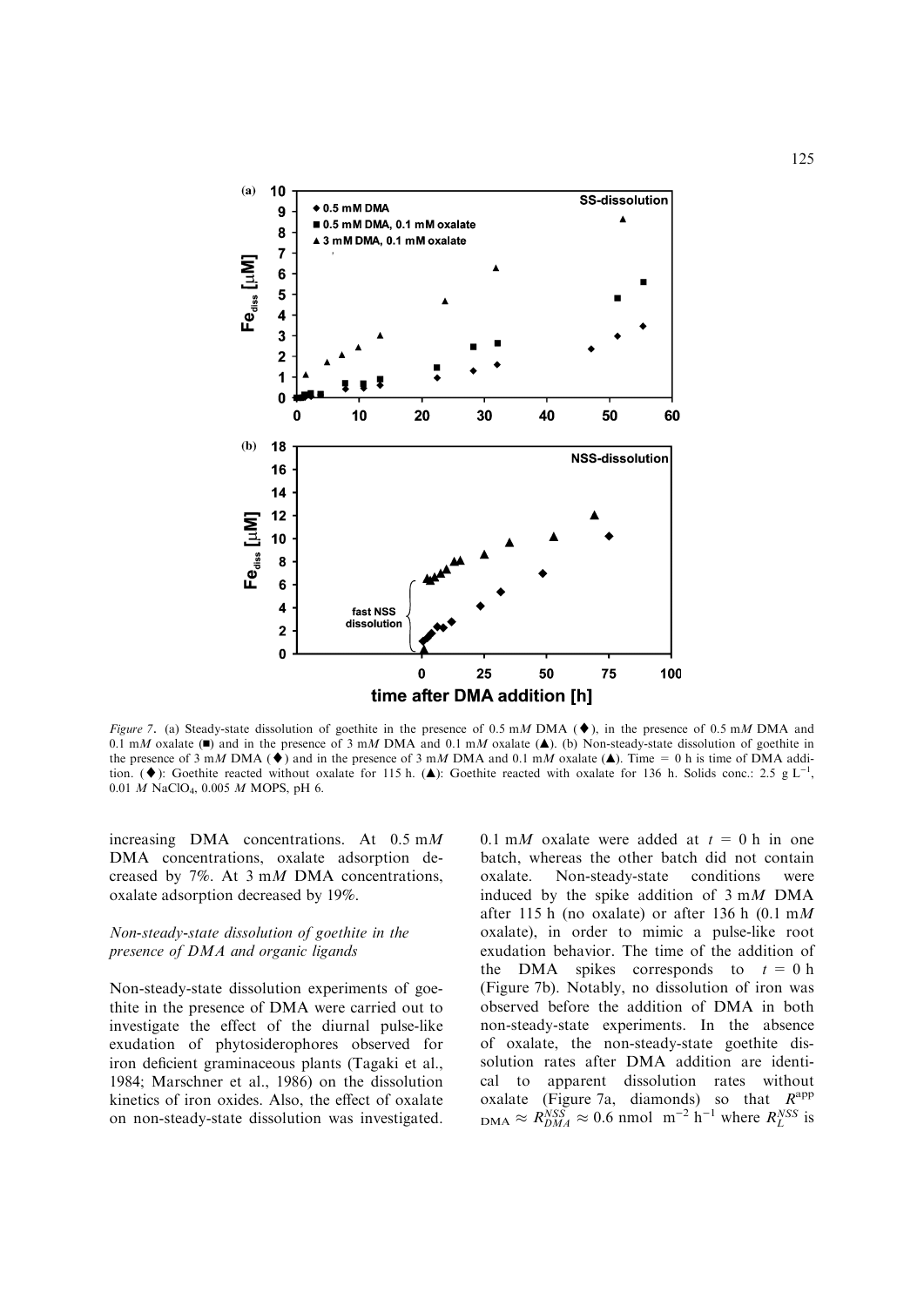the apparent non-steady-state dissolution rate. Oxalate has a strong effect on the non-steadystate dissolution reaction. In the presence of oxalate, the pulse addition of DMA triggers a fast dissolution reaction that is subsequently followed by steady-state dissolution. The net rate of the fast non-steady-state dissolution reaction is much higher than steady-state rates:  $R_{DMA,oxalate}^{NSS}$  = 24.7 nmol m<sup>-2</sup> h<sup>-1</sup>. It is important to note that the non-steady-state dissolution rate can not be described by the rate law of steadystate dissolution from Equation 2. A reaction mechanism and rate law for non-steady-state ligand controlled dissolution has been elucidated by Reichard (2005). The fast non-steady-state dissolution reaction is followed by a slower dissolution reaction with similar net rates as the apparent steady-state dissolution in the presence of oxalate and DMA as measured before (Figure 7a, squares) with  $R^{\text{app}}_{\text{DMA},\text{oxalate}} = 0.8$ nmol  $m^{-2}$  h<sup>-1</sup>.

#### Plant growth experiments

In pot experiments, wheat plants were grown with three different iron treatments to investigate the bioavailability of goethite to wheat in comparison with Fe-EDTA, an iron source frequently used in growth experiments. The measured chlorophyll content of leaves and the biomass of the shoots of wheat plants of the three different treatments are shown in Figure 8. In contrast to the plants treated either with Fe-EDTA or goethite as iron-source, the plants without iron-source showed symptoms of iron deficiency (chlorosis). This was documented by the very low chlorophyll content measured in the leaves and was also reflected by low biomass production. The plants that were fed with goethite or Fe-EDTA showed no significant difference in the chlorophyll content. However, plants that were fed with Fe-EDTA showed a significantly lower biomass production of the shoot than the plants that had goethite as only iron-source.

#### Discussion

We found that adsorbed DMA concentrations decrease continuously with increasing pH as



Figure 8. Comparison of the shoot biomass (g dry weight/ plant) and chlorophyll content of wheat plants grown in hydroponic culture, 15 days after transplantation. The plants were exposed to goethite (+Goethite) or soluble Fe-EDTA (+Fe-EDTA) as sole iron source. A control experiment was conducted without iron in the nutrient solution  $(-Fe)$ .

observed previously (Inoue et al., 1993). The adsorption envelope is typical for a ligand adsorbing to an oxide (Stumm et al. 1990) where an increase of negative surface charge in the neutral to alkaline pH range increases the standard free energy of adsorption of the negatively charged ligand. At constant pH of 6 and 8, Langmuir type adsorption isotherms were observed (Figure 2). The maximum DMA surface concentrations of 570 nmol  $m^{-2}$  at pH 6 and 200 nmol  $m^{-2}$  at pH 8 are well below the range of previously measured goethite surface site concentrations of 3 sites  $nm^{-2}$  $(\approx 5000 \text{ nmol m}^{-2})$  (Cornell and Schwertmann, 2003) but higher than the maximum surface concentrations of the microbial siderophores DFO-B  $(43 \text{ nmol} \text{ m}^{-2})$  and DFO-D  $(100 \text{ nmol} \text{ m}^{-2})$  on goethite at pH 6.6 (Kraemer et al., 1999).

Adsorption envelopes of the Fe-DMA complexes on goethite also show decreasing adsorption with increasing pH (Figure 3). Equilibrium calculations indicate that dissolved iron in solution is almost quantitatively complexed by DMA (Figure 9) and the solution is under-saturated with respect to iron oxides and hydroxides under the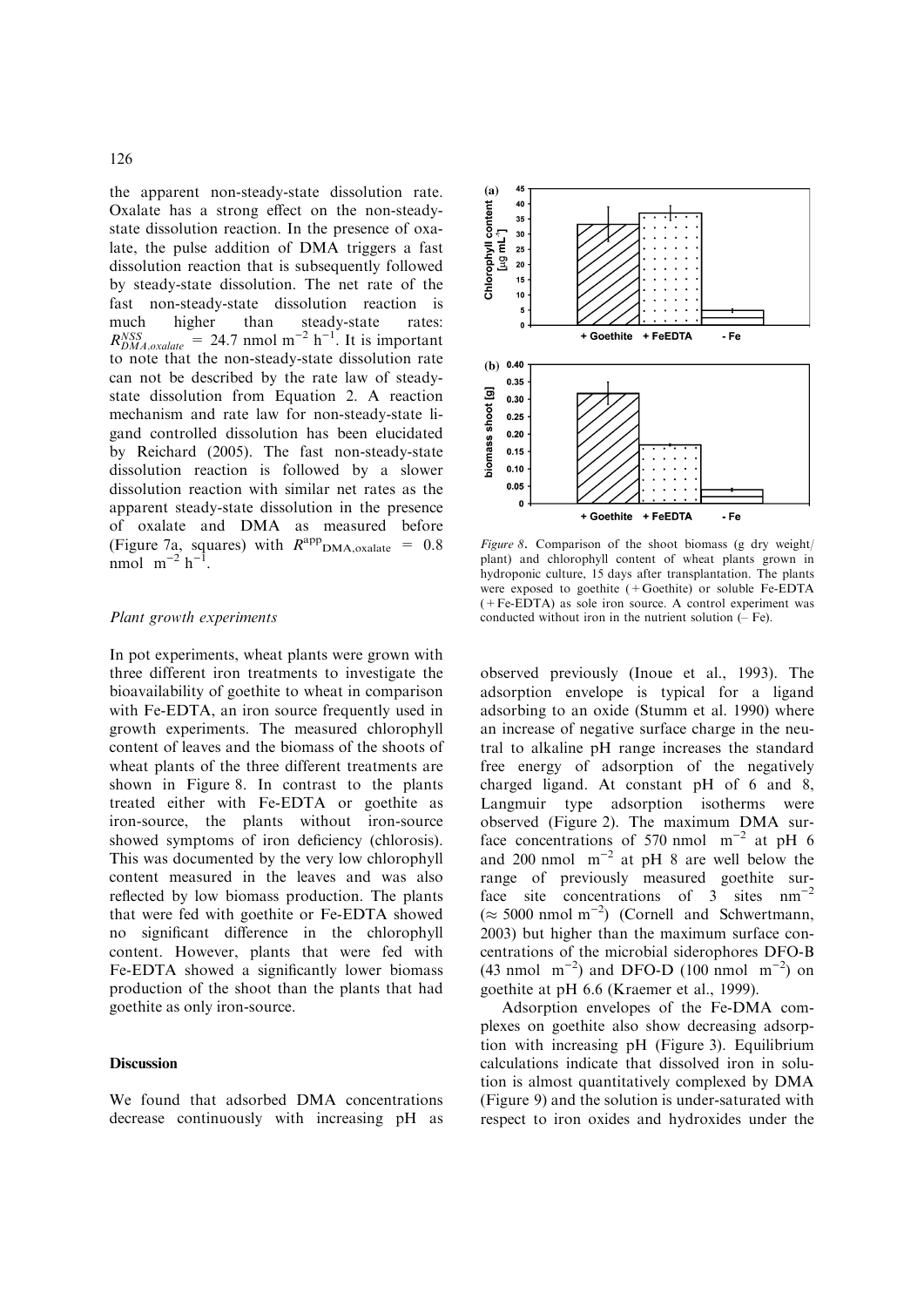

Figure 9. Stabilities of the dissolved Fe-DMA species for the pH range from 3 to 9 (for stability constants used for calculation see Table 2).

experimental conditions of adsorption experiments (PhreeqC, for thermodynamic equilibrium constants see Table 2). Inoue et al. (1993) also performed adsorption experiments with Fe-mugineic acid (MA) complexes and the iron oxides goethite, hematite, lepidocrocite and ferrihydrite. Compared to our data, Inoue et al. (1993) observed a much higher loss of Fe from solution. However, model calculations using published complex formation and solubility constants (Table 2) indicate that their system was strongly over-saturated with regard to all iron oxide phases with the exception of ferrihydrite. Thus, it is likely that their observation of high losses of iron from solution has been, at least to some extent, due to surface precipitation rather than adsorption.

The information on Fe-DMA adsorption on goethite allowed us to calculate concentrations of the products of the dissolution reaction, i.e. the sum of dissolved and adsorbed iron.

Steady-state dissolution rates were then calculated as the increase of these products over time. The conceptual and quantitative separation of coupled processes including dissolution and adsorption is prerequisite for a mechanistic investigation of the dissolution process. It is important to note that the modeling of phytosiderophore promoted mobilization of iron in the rhizosphere will require the consideration of sorption processes not only to iron oxide surfaces, but to all potential adsorbates including oxides, clay minerals and humic substances.

A linear relationship between steady-state goethite dissolution rates and adsorbed DMA concentrations at pH 8 (Figure 4) is consistent with a ligand controlled dissolution mechanism and the corresponding rate law Equation 2 (Furrer and Stumm, 1986). However, plotting the dissolution rate coefficients as a function of pH shows that the dissolution coefficients are not constant in the pH range under investigation, but increase with increasing pH (Figure 6). Variations of dissolution rate coefficients with pH have previously been observed by Nowack and Sigg (1997) and by Whitehead (2003) for iron oxide dissolution in the presence of a range of other aminocarboxylate ligands. This was attributed to pH dependent changes in ligand surface speciation with increasing concentrations of a reactive surface species at elevated pH. The interplay between increasing rate coefficients and decreasing adsorbed DMA concentrations as a function of increasing pH results in maximum dissolution rates near neutral pH, which corresponds to the typical rhizosphere pH range in calcareous soils where iron deficiency typically occurs.

Table 2. Thermodynamic equilibrium constants at 298.15 K for the phytosiderophore deoxymugineic acid (DMA), Fe(III) and goethite

| Reaction                                                                   | $Log K_{298}$      | Reaction                                                               | $Log K_{298}$      |
|----------------------------------------------------------------------------|--------------------|------------------------------------------------------------------------|--------------------|
| Deoxymugineic Acid                                                         |                    | Fe(III)                                                                |                    |
| $H_4$ DMA <sup>+</sup> + H <sup>+</sup> = H <sub>5</sub> DMA <sup>2+</sup> | $2.13^{b}$         | $Fe^{3+} + OH^{-} = FeOH^{2+}$                                         | 11.81 <sup>a</sup> |
| $H_3$ DMA + H <sup>+</sup> = $H_4$ DMA <sup>+</sup>                        | $2.74^{b}$         | $Fe^{3+}$ + 2 OH <sup>-</sup> = Fe(OH) <sub>2</sub> <sup>+</sup>       | $23.40^{\rm a}$    |
| $H_2$ DMA <sup>-</sup> + H <sup>+</sup> = H <sub>3</sub> DMA               | $3.41^\circ$       | $Fe^{3+} + 4 \text{ OH}^{-} = Fe(OH)4^{-}$                             | $34.40^{\rm a}$    |
| $HDMA^{2-} + H^{+} = H_2DMA^{-}$                                           | 8.69 <sup>c</sup>  | $2 \text{ Fe}^{3+} + 2 \text{ OH}^{-} = \text{Fe}_2(\text{OH})_2^{4+}$ | $25.14^a$          |
| $DMA^{3-} + H^{+} = HDMA^{2-}$                                             | 10.66 <sup>c</sup> | $3 \text{ Fe}^{3+} + 4 \text{ OH}^{-} = \text{Fe}_3(\text{OH})_4^{5+}$ | $49.70^{\rm a}$    |
| $\text{DMA}^{3-}$ + Fe <sup>3+</sup> = FeDMA                               | $20.36^{\circ}$    | Goethite                                                               |                    |
| $DMA^{3-} + Fe^{3+} + H_2O = FeOHDMA^{-} + H^{+}$                          | $18.01^{\circ}$    | $2 H_2O + Fe^{3+} = FeOOH(s) + 3H^+$                                   | $-0.36^d$          |

Conditional equilibrium constants from <sup>a</sup> Martell et al. (2001); <sup>b</sup> von Wirén et al. (2000); <sup>c</sup> Murakami et al. (1989); <sup>d</sup> Parker and Khodakovskii (1995). Corrected to zero ionic strength with Davies equation.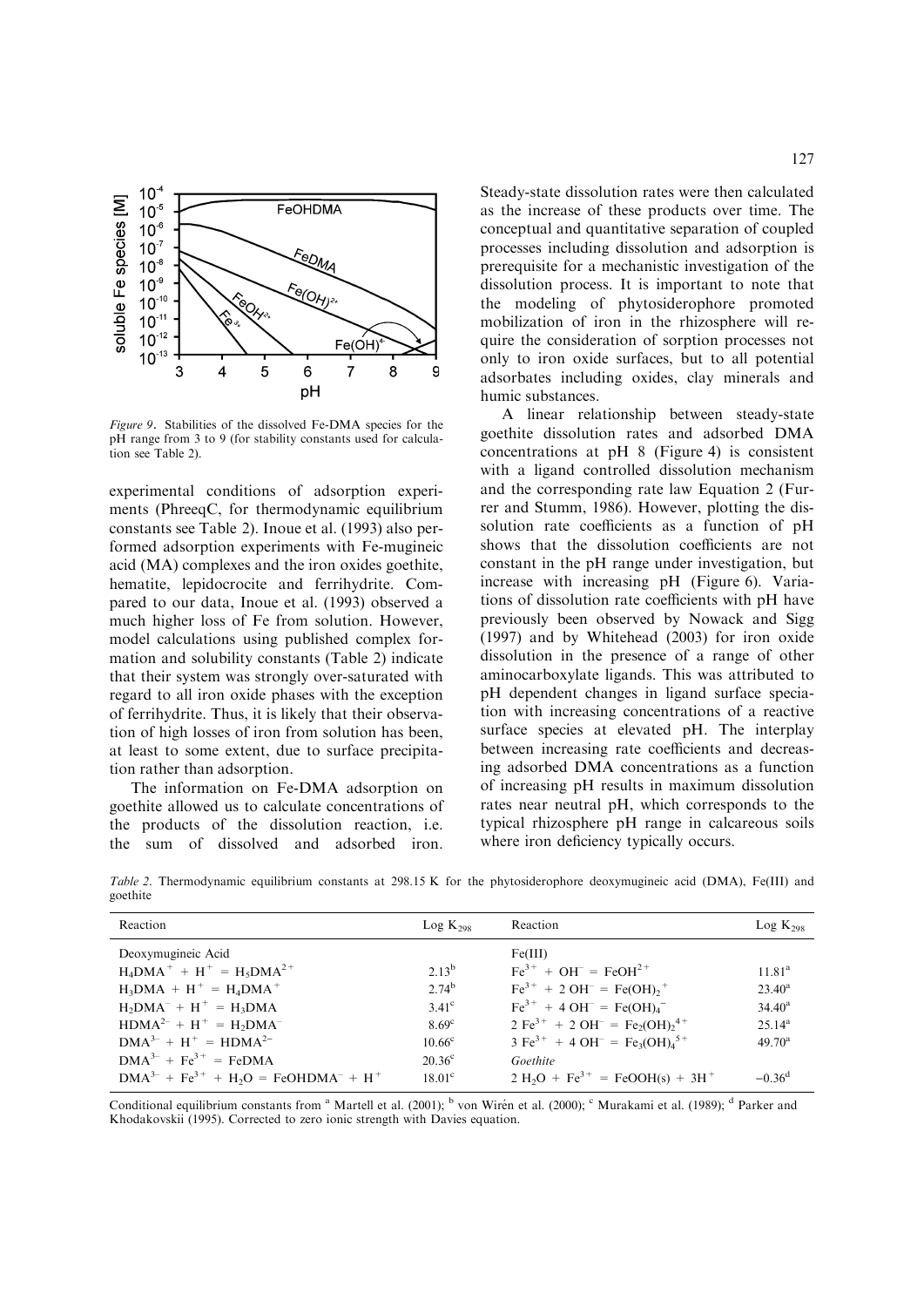At concentrations typically found in the rhizosphere, non-siderophore ligands such as oxalate have a negligible effect on the solubility of crystalline iron oxides in the neutral pH range due to their low affinity for iron versus the high thermodynamic stability of the oxides (Eick et al., 1999; Cheah et al., 2003; Reichard, 2005). However, we observed that oxalate increases the apparent steady-state dissolution rate of goethite in the presence of low phytosiderophore concentrations (Figure 7a). Such synergistic effects between siderophores and non-siderophore ligands have also been observed by Cheah et al. (2003) (oxalate and the microbial siderophore desferrioxamine B (DFO-B)) and Reichard (2005) (oxalate, malonate, fumarate, or succinate and DFO-B). They attributed the synergistic effect to an increase of the iron solubility by the siderophore which provides the thermodynamic driving force to dissolution mechanisms involving the non-siderophore ligand (Kraemer, 2004). This suggests that the coexudation of low molecular weight organic ligands by iron deficient grasses (Fan et al., 1997) could enhance phytosiderophore promoted iron mobilization in the rhizosphere. Fan et al. (1997) found that in the early stage or at low levels of iron deficiency, barley plants exuded higher concentrations of low molecular weight organic ligands than of phytosiderophores. At a high level of iron stress, the exudation of organic ligands was reduced and the production of phytosiderophores became dominant.

It is intriguing to consider that synergistic effects, which we observed in dissolution experiments involving relatively low DMA and oxalate concentrations, is exploited by plant exuding mixtures of phytosiderophores and low molecular weight organic ligands. Based on our experiments (Figure 6a) we can speculate that further increases of dissolution rates are promoted by exuding almost exclusively phytosiderophores at high exudation rates under strongly iron deficient conditions (Fan et al., 1997) with a disadvantage of the metabolic cost of synthesizing phytosiderophores at high rates.

Hitherto, considerations for the dissolution of goethite by phytosiderophores were made for steady-state conditions. However, in the rhizosphere of plants, non-steady-state conditions are commonly induced by plant and microbial growth and decay processes and diurnal

variations of nutrient and water uptake or exudation of biogenic substances. Takagi et al. (1984) and Römheld and Marschner (1986), for example, described a diurnal rhythm of the phytosiderophore exudation by graminaceous plants. This exudation pattern seems to have several advantages for the plant. Rapid release rates lead to high phytosiderophore concentrations in the rhizosphere during the period of maximum exudation (Römheld, 1991). It has been suggested that the resulting strong variations of siderophore concentrations in the rhizosphere reduce their microbial degradation (Darrah, 1991; Römheld, 1991). Mori (1994) noted that high transient concentrations may also allow the phytosiderophore to compete for iron complexation with microbial siderophores that usually have higher affinity for iron (e.g., DFO-B: log  $K_{FeHDFO^+}$  = 30.6 (Schwarzenbach and Schwarzenbach, 1963)). The timing of maximum phytosiderophore exudation around noon corresponds to maximum plant transpiration rates which create advectional flow of soil water towards the root. Hence, the radial diffusive transport of siderophores away from the root is countered by advective transport toward the root, providing an efficient retrieval mechanism for iron siderophore complexes (Takagi, 1991).

To investigate the effect of the diurnal phytosiderophore release on goethite dissolution rates, we performed non-steady-state dissolution experiments in the presence and absence of  $0.1 \text{ m}$  oxalate (Figure 7b). Nonsteady-state was induced by spike additions of 3 mM DMA. In the absence of oxalate, no fast non-steady-state dissolution of goethite is observed. However, in the presence of oxalate, the addition of DMA triggered a fast nonsteady-state dissolution reaction (Figure 7b). Such fast non-steady-state dissolution reactions as a response to pulse additions of siderophores have been observed previously (Reichard, 2005). Reichard (2005) elucidated the mechanism of this non-steady-state reaction and developed a four-step-model:

$$
\equiv Fe-OH + HL \stackrel{fast}{\leftrightarrow} \equiv Fe-L + H_2O \tag{3}
$$

$$
\equiv Fe - L \underset{k_{-1}}{\leftrightarrow} \equiv Fe - L_{lab} \tag{4}
$$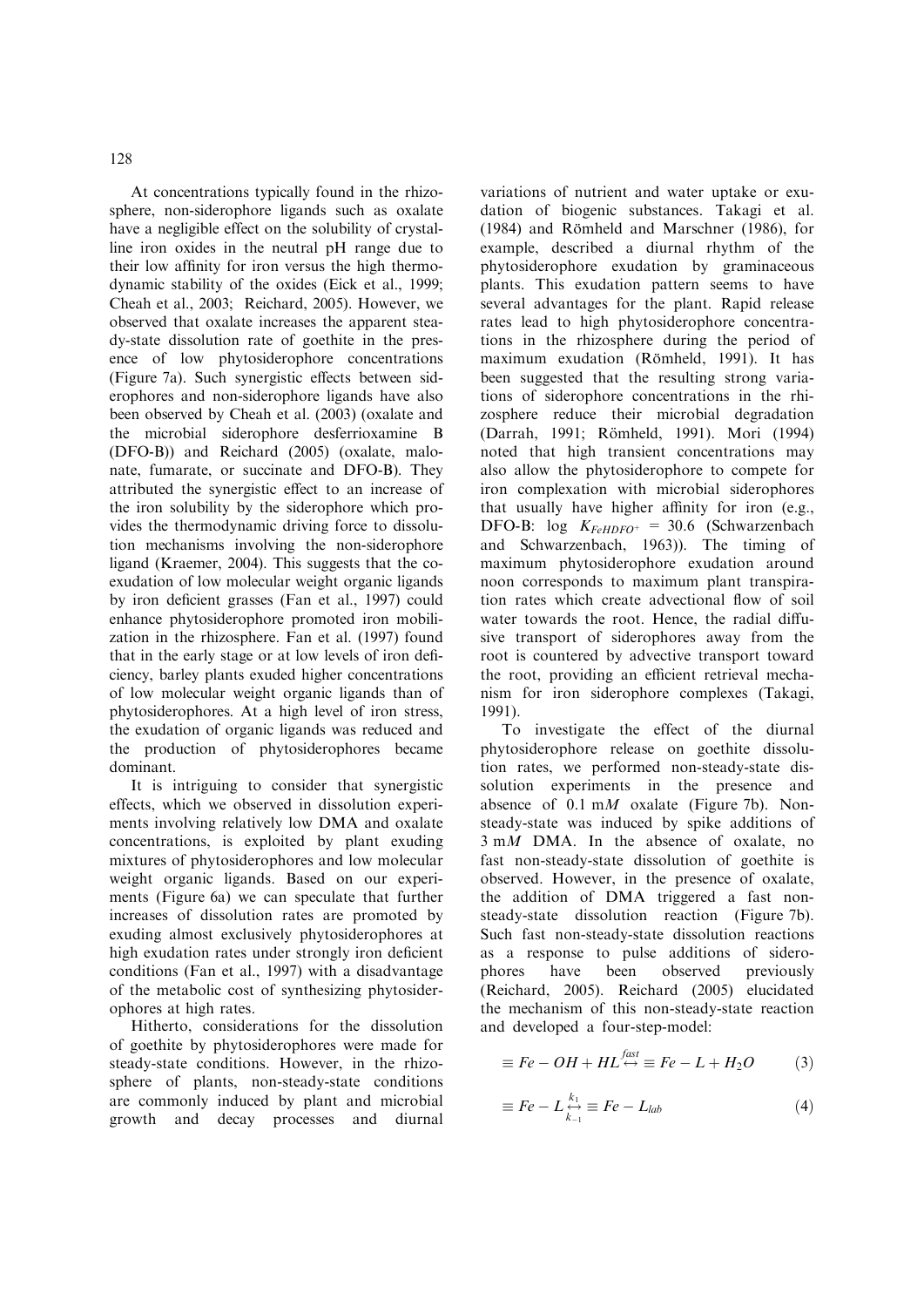$$
Fe-L_{lab} \underset{k_{-2}}{\leftrightarrow} Fe-L_{diss}
$$
 (5)

$$
Fe-Ldiss + HSidfastFe-Siddiss + HL
$$
 (6)

The first step involves the fast adsorption of a ligand (e.g., oxalate) at the goethite surface by a ligand-exchange reaction of surface hydroxylgroups (Equation 3). The second step (Equation 4) consists of the slow, ligand controlled generation of a kinetically labile iron pool at the mineral surface before the addition of the siderophore. In the following, the concentration of this labile pool increases with increasing reaction time of the adsorbed organic ligand at the iron oxide surface. An accumulation of labile iron surface sites occurs due to the low equilibrium concentration of dissolved iron in the presence of the organic ligand (Equation 5). As a last step (Equation 6), the addition of a non-steadystate phytosiderophore concentration leads to an increase of the iron solubility and the labile iron pool is therefore rapidly released. On the basis of these four reaction steps, Reichard (2005) modeled the non-steady-state dissolution behavior in the presence of the siderophore desferrioxamine B and oxalate.

These observations suggest that diurnal variations in phytosiderophores root exudation rates trigger fast non-steady-state dissolution reactions which allow efficient plant iron acquisition from crystalline iron oxides. Furthermore, non-siderophore organic ligands which are co-exuded by iron stressed plants or by rhizosphere bacteria or fungi, can have synergistic effects on the dissolution of iron oxides (Reichard, 2005).

The non-steady-state dissolution experiments presented here have been conducted at pH 6. In calcareous soils, the pore water pH is controlled by the solubility of calcite and the  $CO<sub>2</sub>$  partial pressure in the gas phase. In the presence of pure calcite and at atmospheric  $CO<sub>2</sub>$  partial pressure  $(10^{-3.5}$  atm) the calculated equilibrium pH is 8.3. However, observed  $CO<sub>2</sub>$  partial pressures in the rhizosphere are significantly higher  $(10^{-1.2} - 10^{-0.9})$  atm) due to respiration by plant roots and microorganisms (Gollany et al., 1993). The calculated equilibrium pH at such elevated  $CO<sub>2</sub>$  partial pressures is between pH 6.5 and 7. Future work on non-steady state dissolution

processes should address the effect of pH in this range on dissolution rates.

In previous studies, crystalline iron oxides such as goethite were usually not considered to contribute to plant available iron, although, for example, Bertrand and Hinsinger (2000) found a re-greening of iron deficient maize by growing the plants on a substrate consisting of a mixture of synthesized goethite and quartz sand. Due to the lower iron dissolving ability of maize compared to the dicots rape or pea, they concluded that maize did only dissolve minor concentrations of crystalline goethite, but mainly dissolved amorphous impurities in the goethite. In the pot experiment represented here, we investigated iron acquisition from goethite by wheat plants. Wheat is known to secrete larger amounts of phytosiderophores than maize (Römheld, 1991; Marschner, 1995). We demonstrated that wheat plants were able to acquire iron by dissolving goethite when used as the sole iron source. Also, shoot biomass was greater when using goethite as iron source complared to Fe-EDTA treatments as shown in Figure 8b. This is consistent with observations by Rengel (2002) who reported on the decreased growth of wheat grown in nutrient solutions with EDTA chelator compared with foliar spray supply of Fe. Trace contaminations of the goethite with amorphous Fe-hydroxides contaminations can not be detected by XRD and BET measurements that we used to characterize the synthesized goethite. However, such contaminations would have been evidenced in the dissolution experiments by fast initial dissolution reactions (dominated by fast dissolution of the labile pool) followed by a decrease of dissolution rates (dominated by slow dissolution of goethite). This has not been observed in our dissolution study (see Figure 7a) since we see very little fastinitial dissolution and the dissolution rates remained essentially constant over the course of the experiment. From the steady-state dissolution of goethite in the presence of DMA (Figure 7a), it was found that the concentration of iron released in a fast initial dissolution process depends on the concentration of added DMA. In the steady-state dissolution experiment shown in Figure 7a, no fast initial dissolution of iron was observed at a DMA concentration of 0.5 mM. Römheld (1991) estimated phytosiderophore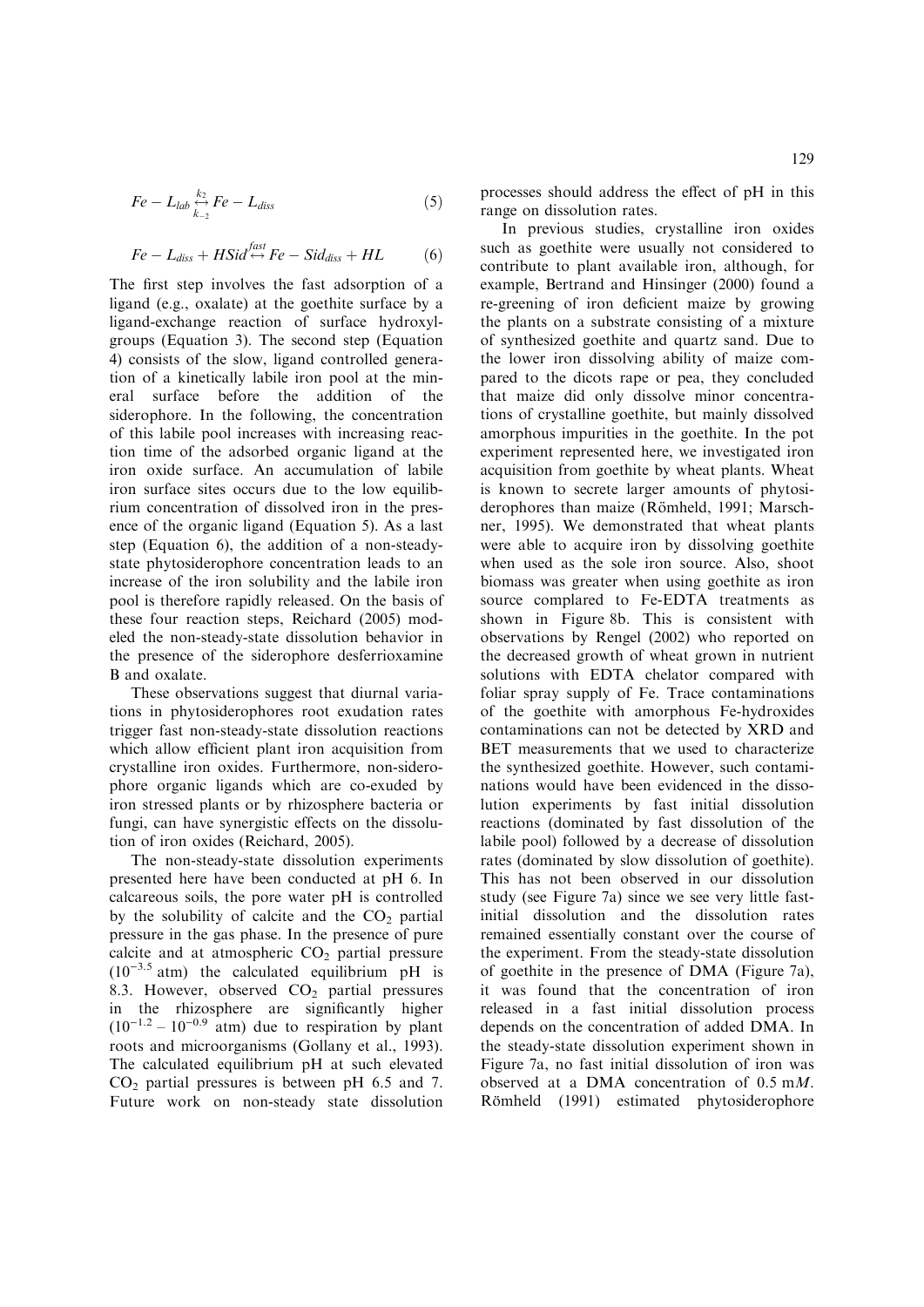concentrations in the rhizosphere around the roots of maximum 1 mM. Thus, it is assumed that iron from a fast initial dissolution is negligible as iron source for the plant. However, fastinitial dissolution of crystalline minerals is commonly observed (Cornell and Schwertmann, 2003) and non-steady-state dissolution processes are triggered by changes in pH (Samson and Eggleston, 2000) and ligand concentrations (as shown above). These processes can be seen as typical reactions on crystalline iron oxides surfaces that increase their bioavailability and are likely to contribute to plant iron acquisition. Therefore, we propose that wheat is able to dissolve iron from crystalline iron oxide phases such as goethite. The mechanism of iron oxide dissolution in the rhizosphere cannot be inferred from iron uptake experiments. However, it is likely that phytosiderophore promoted steady-state and non-steady-state dissolution mechanisms that we elucidated in this study may contribute to the high iron efficiency of graminaceous plants.

#### Acknowledgements

We are indebted to Prof. Volker Römheld and Dr. Günther Neumann (Universität Hohenheim) for introducing us to phytosiderophore purification and analysis methods and for many enlightening discussions of plant iron acquisition. Also, we want to thank Kurt Barmettler for sharing his experience in analytical chemistry, and Regula Bollier, Dominique Gärtner, and Felix Weber for their assistance in the lab. The manuscript greatly benefited from the detailed and constructive criticism of two anonymous reviewers. This work was supported by the Swiss Federal Institute of Technology, ETH project # 7159.

#### References

- Alam S, Akiha F, Kamei S and Kawai S 2004 Diurnal variations in absorption and translocation of a ferrated phytosiderophore in barley as affected by iron deficiency. J. Soil Sci. Plant Nutr. 50, 457–461.
- Awad F, Römheld V and Marschner H 1994 Effect of root exudates on mobilization in the rhizosphere and uptake of iron by wheat plants. Plant and Soil 165, 213–218.
- Bertrand I and Hinsinger P 2000 Dissolution of iron oxyhydroxide in the rhizosphere of various crop species. J. Plant Nutr. 23, 1559–1577.
- Cheah S F, Kraemer S M, Cervini-Silva J and Sposito G 2003 Steady-state dissolution kinetics of goethite in the presence of desferrioxamine B and oxalate ligands: implications for the microbial acquisition of iron. Chem. Geol. 198, 63–75.
- Cornell R M and Schwertmann U 2003 The Iron Oxides. Wiley-VCH, Weinheim.
- Dakora F D and Phillips D A 2002 Root exudates as mediators of mineral acquisition in low-nutrient environments. Plant and Soil 245, 35–47.
- Darrah P R 1991 Models of the rhizosphere. 1. Microbialpopulation dynamics around a root releasing soluble and insoluble carbon. Plant and Soil 133, 187–199.
- Eick M J, Peak J D and Brady W D 1999 The effect of oxyanions on the oxalate-promoted dissolution of goethite. Soil Sci. Soc. Am. J. 63, 1133–1141.
- Fan T W M, Lane A N, Pedler J, Crowley D and Higashi R M 1997 Comprehensive analysis of organic ligands in whole root exudates using nuclear magnetic resonance and gas chromatography mass spectrometry. Anal. Biochem. 251, 57–68.
- Filius J D, Hiemstra T and van Riemsdijk W H 1997 Adsorption of small weak organic acids on goethite: Modeling of mechanisms. J. Colloid Interf. Sci. 195, 368– 380.
- Furrer G and Stumm W 1986 The coordination chemistry of weathering: 1 Dissolution kinetics of  $\delta$ -Al<sub>2</sub>O<sub>3</sub> and BeO. Geochim. Cosmochim. Acta 50, 1847–1860.
- Gadd G M 2000 Heterotrophic solubilization of metal-bearing minerals by fungi. In Environmental Mineralogy. Eds. J D Cotter-Howells, D L S Campbell, E Valsami-Jones and M Batchelder. pp 57–75. The Mineralogical Society, London.
- Gollany H T, Schumacher T E, Rue R R and Liu S-Y 1993 A carbon dioxide microelectrode for in situ  $pCO<sub>2</sub>$  measurement. Microchem. J. 48, 42–49.
- Graustein W C and Cromack K 1977 Calcium oxalate: Occurrence in soils and effect on nutrient and geochemical cycles. Science 198, 1252–1254.
- Hagström J, James W M and Skene K R 2001 A comparison of structure, development and function in cluster roots of Lupinus albus L. under phosphate and iron stress. Plant and Soil 232, 81–90.
- Higuchi K, Suzuki K, Nakanishi H, Yamaguchi H, Nishizawa N K and Mori S 1999 Cloning of nicotianamine synthase genes, novel genes involved in the biosynthesis of phytosiderophores. Plant Physiol. 119, 471–479.
- Higuchi K, Watanabe S, Takahashi M, Kawasaki S, Nakanishi H, Nishizawa N K and Mori S 2001 Nicotianamine synthase gene expression doffers in barley and rice under Fe-deficient conditions. Plant J. 25, 159–167.
- Hiradate S and Inoue K 1998 Dissolution of iron from iron (hydr)oxides by mugineic acid. Soil Sci. Plant Nutr. 44, 305– 313.
- Inoue K, Hiradate S and Takagi S 1993 Interaction of mugineic acid with synthetically produced iron-oxides. Soil Sci. Soc. Am. J. 57, 1254–1260.
- Jones D L 1998 Organic acids in the rhizosphere a critical review. Plant and Soil 205, 25–44.
- Jones D L and Brassington D S 1998 Sorption of organic acids in acid soils and its implications in the rhizosphere. Europ. J. Soil Sci. 49, 447–455.
- Jones D L, Darra P R and Kochian L V 1996 Critical evaluation of organic acid mediated iron dissolution in the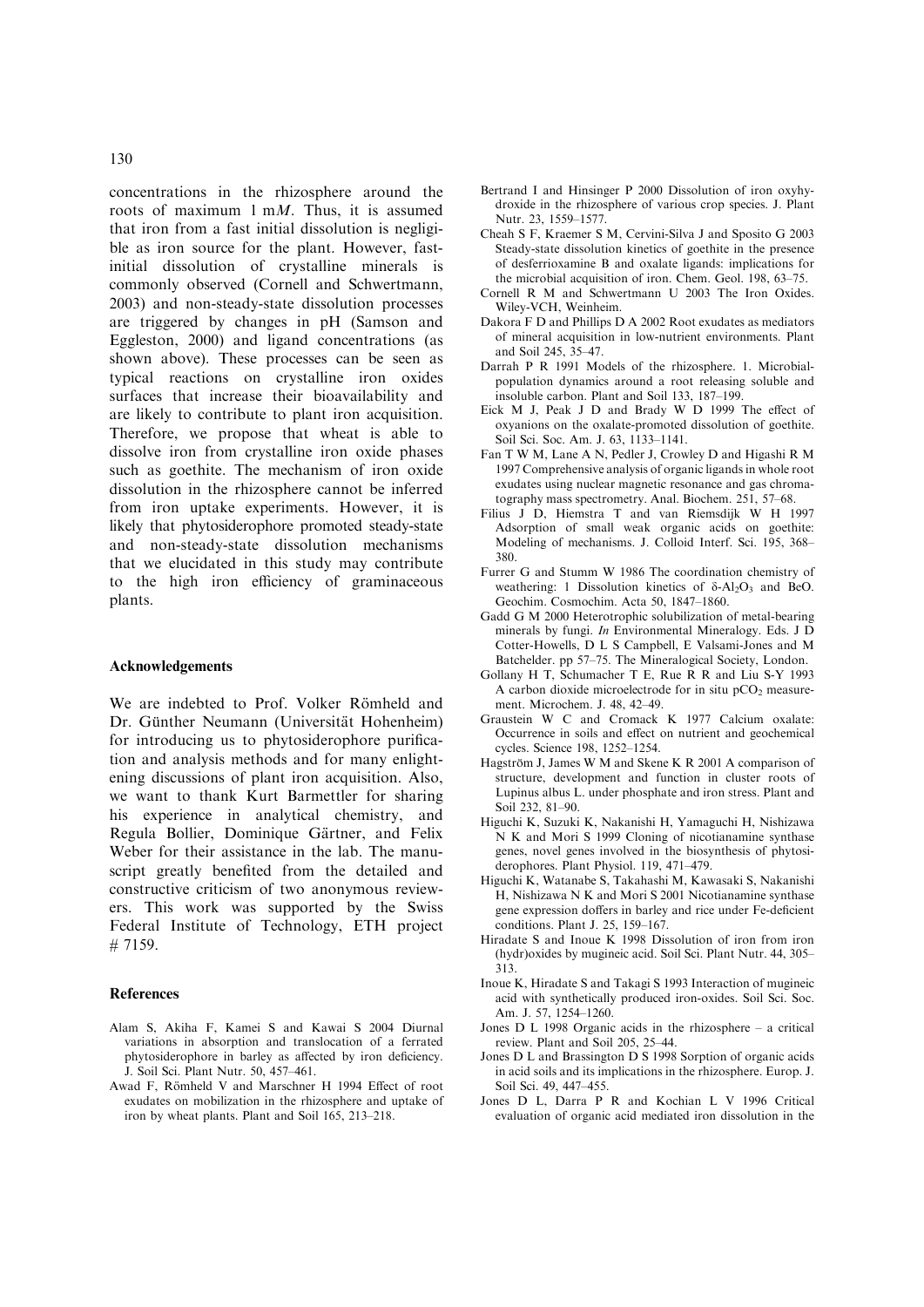rhizosphere and its potential role in root iron upake. Plant and Soil 180, 57–66.

- Kraemer S M 2004 Iron oxide dissolution and solubility in the presence of siderophores. Aquat. Sci. 66, 3–18.
- Kraemer S M, Cheah S F, Zapf R, Raymond K N and Sposito G 1999 Effect of hydroxamate siderophores on Fe release and Pb(II) adsorption by goethite. Geochim. Cosmochim. Acta 63, 3003–3008.
- Large E C 1954 Growth stages in cereals. Plant Pathol. 3, 128– 129.
- Lindsay W L 1979 Chemical Equilibria in Soils. Wiley Interscience, New York.
- Ma J F and Nomoto K 1996 Effective regulation of iron acquisition in graminaceous plants The role of mugineic acids as phytosiderophores. Physiol. Plant. 97, 609–617.
- Ma J F, Shinada T, Matsuda C and Nomoto K 1995 Biosynthesis of phytosiderophores, mugineic acids, associated with methionine cycling. J. Biol. Chem. 270, 16549– 16554.
- Ma JF, Ueno H, Ueno D, Rombolà A D and Iwashita T 2003 Characterization of phytosiderophore secretion under Fe deficiency stress in Festuca rubra. Plant and Soil 256, 131– 137.
- Marschner H 1995 Mineral Nutrition of Higher Plants. 2ndAcademic Press, London.
- Marschner H, Römheld V and Kissel M 1986 Different strategies in higher-plants in mobilization and uptake of iron. J. Plant Nutr. 9, 695–713.
- Marschner H, Römheld V and Kissel M 1987 Localization of phytosiderophore release and of iron uptake along intact barley roots. Phys. Plant. 71, 157–162.
- Martel A E, Smith R M and Motekaitis R J 2001 NIST Critically selected Stability Constants of Metal Complexes. NIST Standard reference database 46. Version 6.0, Gaithersburg, NIST.
- Matar A, Torrent J and Ryan J 1992 Soil and fertilizer phosphorous and crop responses in the dryland mediterranean zone. Adv. Soil Sci. 18, 81–146.
- Moran R 1982 Formulae for determination of chlorophyllous pigments extracted with N,N-dimethylformamide. Plant Physiol. 69, 1376–1381.
- Mori S 1994 Mechanism of iron acquisition by graminaceous (strategy II) plants. In Biochemistry of Metal Micronutrients in the Rhizosphere. Ed. J A Manthey, D E Crowley and D G Luster pp. 225–249. Lewis, Boca Raton.
- Murakami T, Ise K, Hayakawa M, Kamei S, Takagi S, 1989 Stabilities of Metal Complexes of Mugineic acids and their specific affinities for iron (III). Chem Lett. 2137–2140.
- Nakanishi H, Bughio N, Matsuhashi S, Ishioka N, Uchida H, Tsuji A, Osa A, Sekine T, Kume T and Mori S 1999 Visualizing real time  $\int_1^1$ C methionine translocation in Fesufficient and Fe-deficient barley using a positron emitting tracer imaging system (PETIS). J. Exp. Bot. 50, 637–643.
- Negishi T, Nakanishi H, Yazaki J, Kishimoto N, Fujii F, Shimbo K, Yamamoto K, Sakata K, Sasaki T, Kikuchi S, Mori S and Nishizawa N K 2002 cDNA microarray analysis of gene expression during Fe-deficiency stress in barley suggests that polar transport of vesicles is implicated in phytosiderophore secretion in Fe-deficient barley roots. Plant J. 30, 83–94.
- Neumann G, Haake C and Römheld V 1999 Improved HPLC method for determination of phytosiderophores in root washings and tissue extracts. J. Plant Nutr. 22, 1389–1402.
- Nowack B and Sigg L 1997 Dissolution of Fe(III)(hydr)oxides by metal-EDTA complexes. Geochim. Cosmochim. Acta 61, 951–963.
- Parker VB and Khodakovskii IL 1995 Thermodynamic properties of The aqueous ions  $(2 +$  and  $3+$ ) of iron and The key Compounds of iron. J. Phys. Chem. Ref. Data 24, 1699–1745.
- Parkhurst D L and Appelo C A J 1999 Users Guide to PhreeqC (Version  $2$ ) – A computer program for speciation, batch-reaction, one-dimensional transport, and inverse geochemical calculations. U.S. Geological Survey Water-Resources Investigations Report, Denver, Colorado 99–4259.
- Reichard P U 2005 Effects of microbial and plant siderophore ligands on the dissolution of iron oxides. Ph.D. Thesis # 15665 Swiss Federal Institute of Technology, Zurich, Switzerland.
- Rengel Z 2002 Chelator EDTA in nutrient solution decreases growth of wheat. J. Plant Nutr. 25, 1709–1725.
- Römheld V 1991 The role of phytosiderophores in acquisition of iron and other micronutrients in graminaceous species: An ecological approach. Plant and Soil 130, 127–134.
- Römheld V and Marschner H 1986 Evidence for a specific uptake system for iron phytosiderophores in roots of grasses. Plant Physiol. 80, 175–180.
- Samson S D and Eggleston CM 2000 The depletion and regeneration of dissolution-active sites at the mineral-water interface: II. Regeneration of active sites on a-Fe2O3 at pH 3 and pH 6. Geochim. Cosmochim. Acta 64, 3675–3683.
- Schwarzenbach G and Schwarzenbach K 1963 Hydroxamatkomplexe. 1. Die Stabilität der Eisen(III)-Komplexe einfacher Hydroxamsäuren und des Ferrioxamins B. Helvet. Chim. Acta 46, 1390–1400.
- Schwertmann U and Cornell R M 2000 Iron Oxides in the Laboratory: Preparation and Characterization. Wiley-VCH, Weinheim.
- Singh K, Sasakuma T, Bughio N, Takahashi M, Nakanishi H, Yoshimura E, Nishizawa N K and Mori S 2000 Ability of ancestral wheat species to secrete mugineic acid family phytosiderophores in response to iron deficiency. J. Plant Nutr. 23, 1973–1981.
- Sposito G 1989 The chemistry of soils. Oxford University Press, Oxford.
- Stewart J D and Lieffers V J 1994 Diurnal cycles of rhizosphere acidification by Pinus contorta seedlings. Plant and Soil 162, 299–302.
- Strobel B W 2001 Influence of vegetation on low-molecularweight carboxylic acids in soil solution – a review. Geoderma 99, 169–198.
- Stumm W 1992 Chemistry of the Solid-Water Interface. Wiley-Interscience, New York.
- Stumm W, Sulzberger B and Sinninger J 1990 The coordination chemistry of oxide-electrolyte interface; the dependence of surface reactivity (dissolution, redox reactions) on surface structures. Croat. Chem. Acta 63, 277–312.
- Sugiura Y and Nomoto K 1984 Phytosiderophores structures and properties of mugineic acids and their metal complexes. Struct. Bond. 58, 107–135.
- Takagi S 1991 Mugineic acids as example of root exudates which play an important role in nutrient uptake by plant roots. In Phosphorus Nutrition of Grain Legumes in the Semi-Arid Tropics. Eds. C Johansen, KK Lee and K L Sahrawat pp. 77–90. ICRISAT, Patancheru.